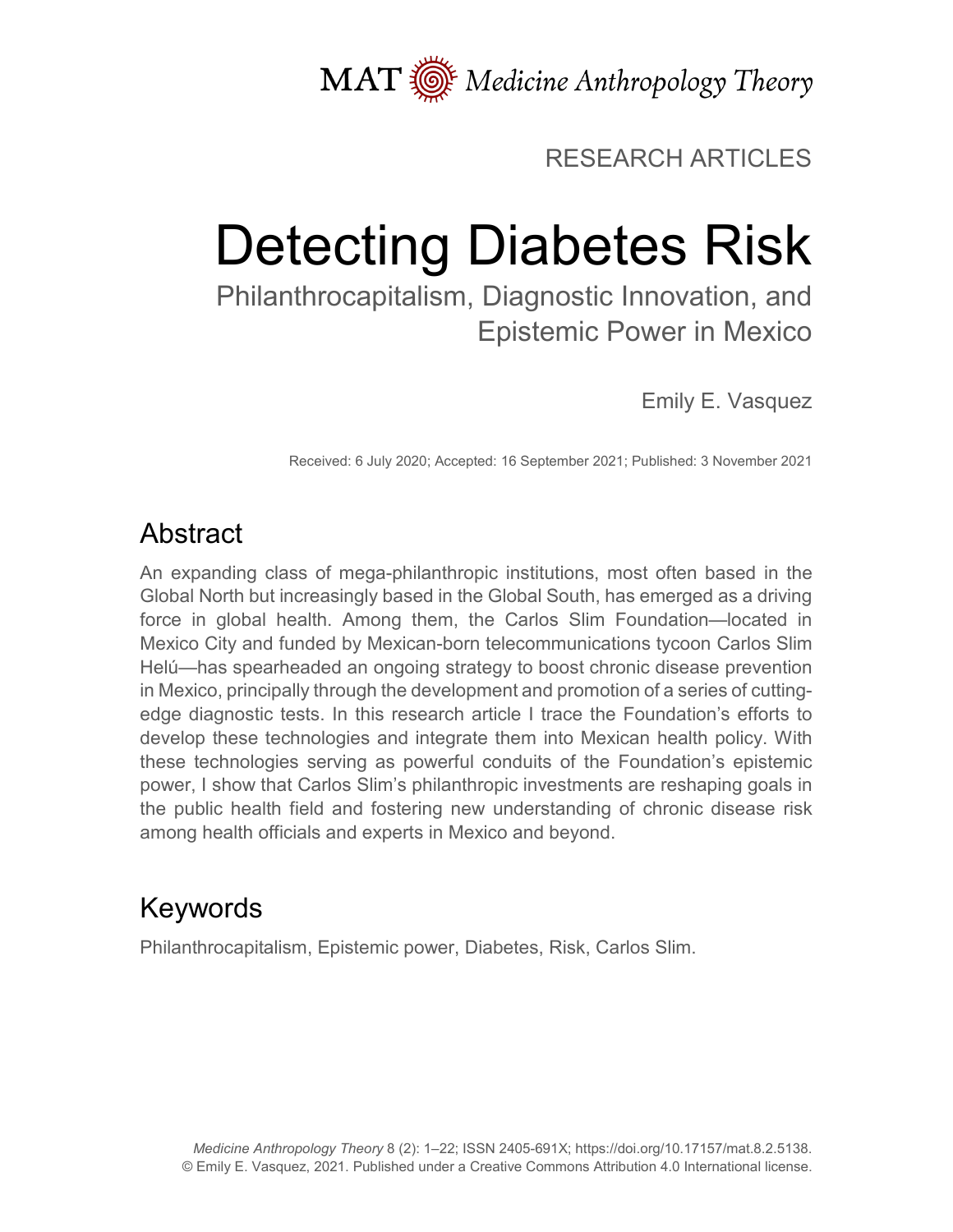## **Introduction**

Telecommunications magnate Carlos Slim Helú's impact on Mexican life, from its most intimate to its most public aspects, is difficult to overstate. In 2010, a reporter for *The Guardian* observed that it is

virtually impossible for Mexicans to go about their lives without in some way contributing to his fortune … They are born in Slim's hospitals, drive on his Tarmac, smoke his tobacco. They build their houses from his cement, eat in his restaurants, talk on his phones, and sleep in bed linen made in his factories (Harris 2010, para. 12).

Also acknowledging Slim's commercial omnipresence, journalist Diego Enrique Osorno noted in 2015 that in Mexico:

Opinion on [Slim] is divided between the indulgence of intellectuals, politicians and artists, who see him as a nationalist benefactor, and fierce attacks from ordinary citizens, who have no other choice than to be his customers because he owns the vast majority of the products and services they consume (2015, 41).

Despite this divided opinion, most people in Mexico agree that, from the point of view of the sheer volume of wealth he has amassed over his lifetime, Carlos Slim is an entrepreneurial mastermind. He was already considered one of Mexico's most elite entrepreneurs when he bought Mexico's telephone services when they were privatised in 1990. That purchase catapulted him into a mobile phone and internet empire that today spans the Americas. With myriad other holdings across banking, construction, civil infrastructure, media, retail, pharmacies, medical laboratories, and private hospitals, he has for decades held the rank of richest person in Mexico. Between 2010 and 2013 he was also ranked the wealthiest person in the world. More recently, in 2020, he was ranked 15th globally with a fortune of over US\$51.2 billion.

In the 1980s, Carlos Slim created two major philanthropic foundations. In 2007 he began to double down on these investments, pledging to increase his charities' endowments from US\$4 billion to US\$8 billion over the following four years (Braine 2007). This would include a significant expansion of the Carlos Slim Foundation's health sector, with an initial US\$500 million committed to tackling Latin America's most pressing public health concerns. With this investment, Slim joined the ranks of an elite cadre of tech giants-turned-philanthropists—most of whom hail from the Global North—who have become a driving force in the enterprise of global health, among other social welfare sectors (McGoey 2015; Fejerskov 2017; Mahajan 2018; Birn 2014; Al Dahdah 2019).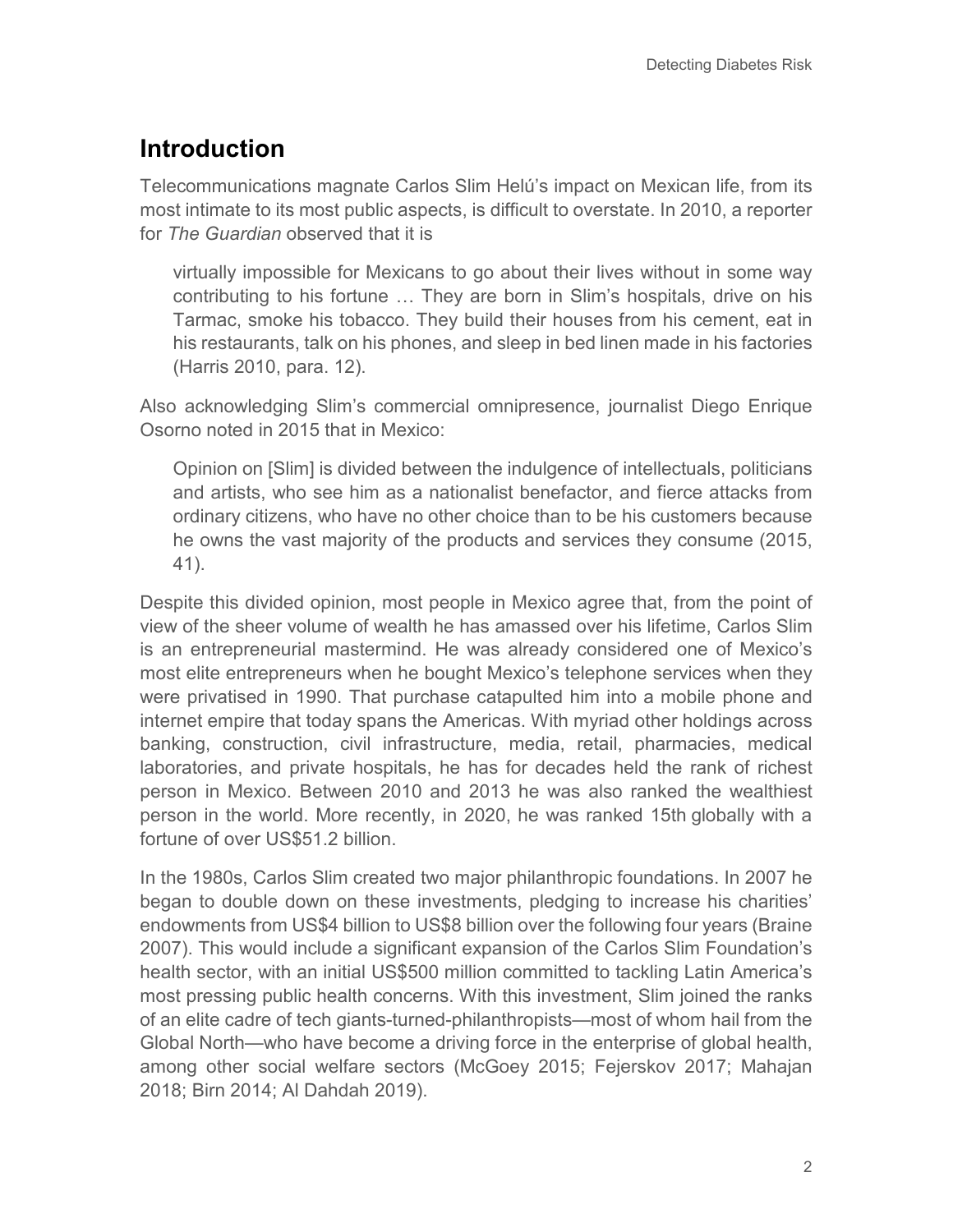Central to the Carlos Slim Foundation's public health agenda was Mexico's growing epidemic of chronic disease. It also undertook initiatives aimed at maternal and child health and the eradication of dengue and malaria in southern Mexico and Central America, which it tackled in partnership with the Bill and Melinda Gates Foundation, the Inter-American Development Bank, and others. However, in contrast to peer institutions like the Gates Foundation, which typically funded external proposals for public health initiatives, the Carlos Slim Foundation assumed the role of a 'think tank', analysing health needs in the region and funding solutions of its own design.

Invoking a 'social investment' approach, the Foundation's representatives also aimed to foster public health by supporting innovation in the private sector, funding critical research for new technological developments with an eye to their commercialisation. In a talk at the University of California Irvine in 2010, the head of the Foundation's health sector and later its general director, Dr Roberto Tapia-Conyer, explained that with this approach the Foundation would 'share risk' with private investors (Tapia-Conyer 2011). Through such partnerships, Dr Tapia-Conyer continued, the objective of this 'social business model' was to make technological innovations for public health widely available in national contexts like Mexico, where the cost of their wider implementation in the public sector might otherwise be unaffordable.

Significantly, the private investors above include Carlos Slim himself, whose corporation has also invested in the commercial side of the Foundation's endeavours. Carlos Slim thus ranks among those contemporary philanthropists increasingly referred to as 'philanthrocapitalists'. As Linsey McGoey (2015) observed, this contemporary breed of philanthropists is notably 'proud, triumphant even' about the private economic gains to be made alongside their charitable donations, and among them it is 'no longer necessary to "disguise" or minimize self-interest' (ibid., 20). Accordingly, the Carlos Slim Foundation's philanthropic initiatives have promoted digital and communications technology as a necessary infrastructure for public health advances, explicitly linking health gains to the kinds of technologies that have fuelled the meteoric increase in Slim's personal fortune, as well as to emerging technologies in which his corporation has newly invested.

Specifically, the Foundation has pursued a plan to develop and integrate a series of new preventative diagnostic technologies into the Mexican public health system, to tackle chronic diseases such as heart disease and diabetes—Mexico's leading causes of death. These technologies are designed to equip patients and healthcare providers with an understanding of individual chronic disease 'risk profiles' and to guide clinic-based efforts at prevention. Further, by pooling the risk data from screening activities carried out by public clinics nationwide into an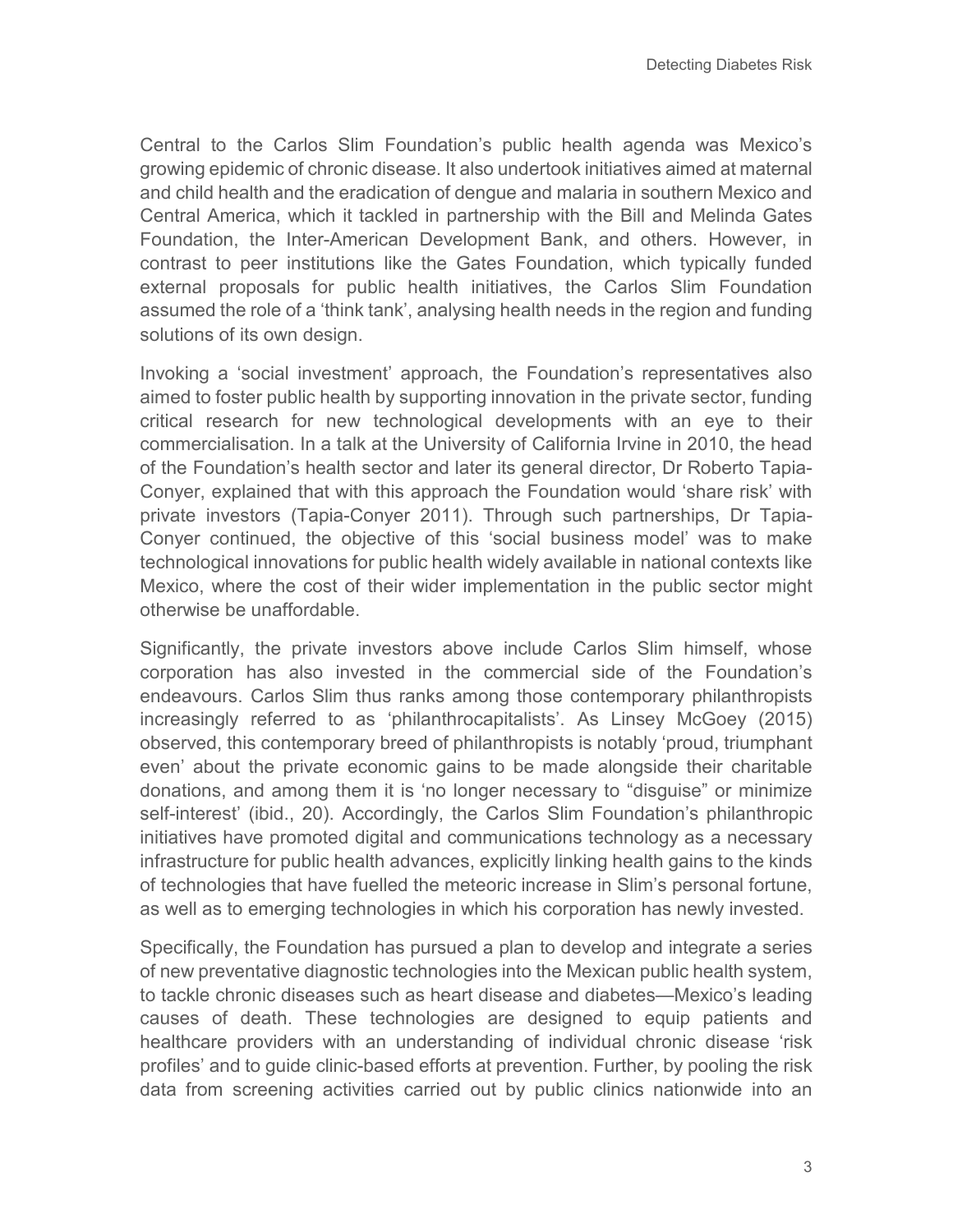interactive digital database, the Foundation aims to facilitate the national health system's electronic surveillance and management of those deemed at 'high risk'.

In this article, I trace the Carlos Slim Foundation's efforts to develop these new diagnostic technologies as 'social investment' and to integrate them into Mexican health policy. Below, I consider what the technologies may mean for Carlos Slim's own bottom line and for the fortunes of other commercial actors capitalising on medicalised approaches to chronic disease prevention. More critically, I point to the influence that Carlos Slim is bringing to bear, through the development and promotion of these technologies, on the knowledge and information available in the arenas of medicine and public health in Mexico. In doing so, I highlight the epistemic power that Carlos Slim wields through his philanthropic investments and the medical diagnostic technologies they have supported. Differentiating epistemic power from compulsory power in the domain of public health, Jeremy Shiffman (2014) has written that epistemic power is productive; that it is the power at work in the creation of concepts used for thinking about health priority-setting. I show that beyond funding a set of initiatives and programmes, Carlos Slim's philanthropic investments are re-shaping the goals of the public health field and fostering new understanding of chronic disease risk among health officials and experts in Mexico and beyond.

In the following section, I briefly situate the Carlos Slim Foundation as an exemplar among contemporary philanthrocapitalists in the arena of global health. Next, I explain the development of his diagnostic technologies and track their initial integration into Mexico's health system. I conclude with an analysis of their epistemic implications. My analysis draws on 20 months of multi-sited ethnographic fieldwork carried out primarily in Mexico City between 2016 and 2019, entailing extended observation in public and private primary care clinics, attendance at key national and international scientific conferences, and 65 in-depth interviews with health officials, healthcare providers, scientific researchers, health activists, and representatives of the Carlos Slim Foundation.

## **Philanthrocapitalism and technological innovation for health**

Carlos Slim's approach to health philanthropy parallels that of a growing class of mega-philanthropists—perhaps most famously among them, Bill Gates—who have similarly made their fortunes in the tech sector and are today transforming the field of global health. Proponents of these elite donors, popularly termed 'philanthrocapitalists', champion the ideas that (1) philanthropy should be practised with the efficiency of for-profit businesses and therefore is appropriately overseen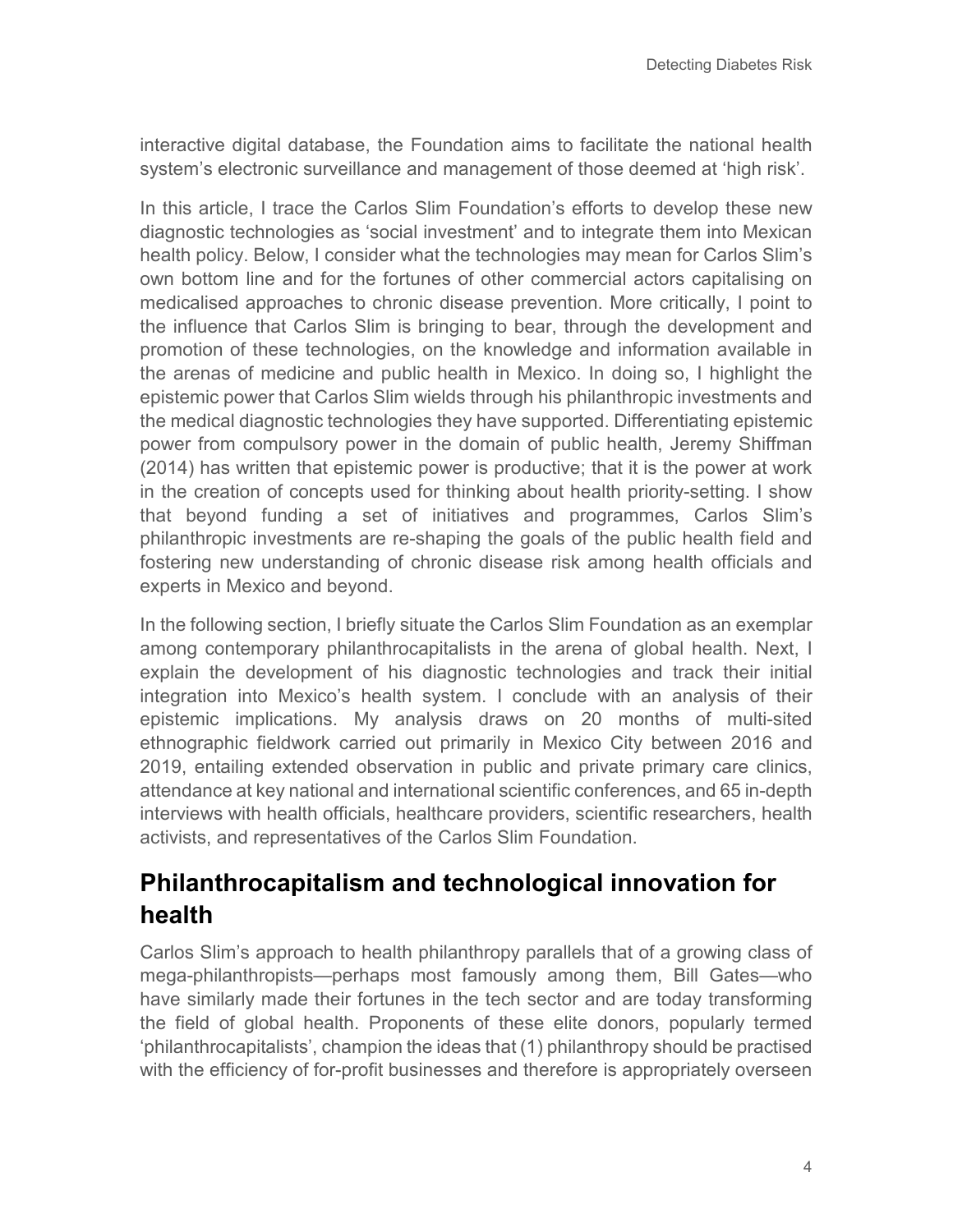by successful entrepreneurs; and, that (2) capitalism intrinsically drives innovation that is beneficial to society (Bishop and Green 2008).

Meanwhile, among social scientists the influence of donors lauded as philanthrocapitalist exemplars has increasingly drawn criticism (see especially, McGoey 2015; Fejerskov 2017; Mahajan 2018; Birn 2014; Al Dahdah 2019). With regard to the extreme accumulation of wealth that underpins big philanthropy, such critics highlight three central concerns: first, the funds wielded by philanthropists are diverted from public coffers (and are typically no longer subject to taxation or to forms of democratic debate about the ends to which they are put and how they will be distributed); second, as such, these funds are exempt from the accountability and transparency to which public budgets are typically subject; and third, these funds are often amassed via corporate practices that simultaneously work against the social justice goals that philanthropists expound (Birn 2014; McGoey 2015). For example, in Carlos Slim's case, the telecommunications tycoon has been accused of exerting a dangerously monopolistic hold over Mexico's telecommunication infrastructure and, thereby, of stifling the nation's overall development and global competitiveness (Thompson 2006).

Scholars also increasingly point to the epistemic power that philanthrocapitalists exert. It is their values, their chosen research questions, strategies, and metrics that now overwhelmingly direct global health action (McGoey and Thiel 2018; Mahajan 2019; Reubi 2018). Moreover, as Adam Moe Fejerskov (2017) has observed, their approaches to global health are consistently guided 'by logics of the individual, the market, and of societal progress through technological innovation' (948). Indeed, the influence of contemporary elite philanthropists has entailed a kind of second coming of technology in the fields of global health and development (ibid., 2017), with particular emphasis on digital communication technology, advanced informatics for 'big data' analysis, and experimental applications of vanguard science.

Importantly, philanthrocapitalists and the technological innovations they promote are often received in expert circles and across publics as having unquestioned technical and moral authority. This is due to both the tremendous success of their for-profit, tech-sector endeavours and the benevolence and self-sacrifice that is widely linked to philanthropic giving in the public imagination (McGoey and Thiel 2018)—this, even as their on-the-ground experimentation in vulnerable settings is often marked by the acceptance of 'constructive failures', reflecting many of these philanthropists' ties to Silicon Valley and their endorsement of the 'fail better' mantra famously pervasive there. Certainly, among Mexicans, the Carlos Slim Foundation is widely perceived to be far more technically and ethically competent than the state itself, even as its investments in health have fallen short of its stated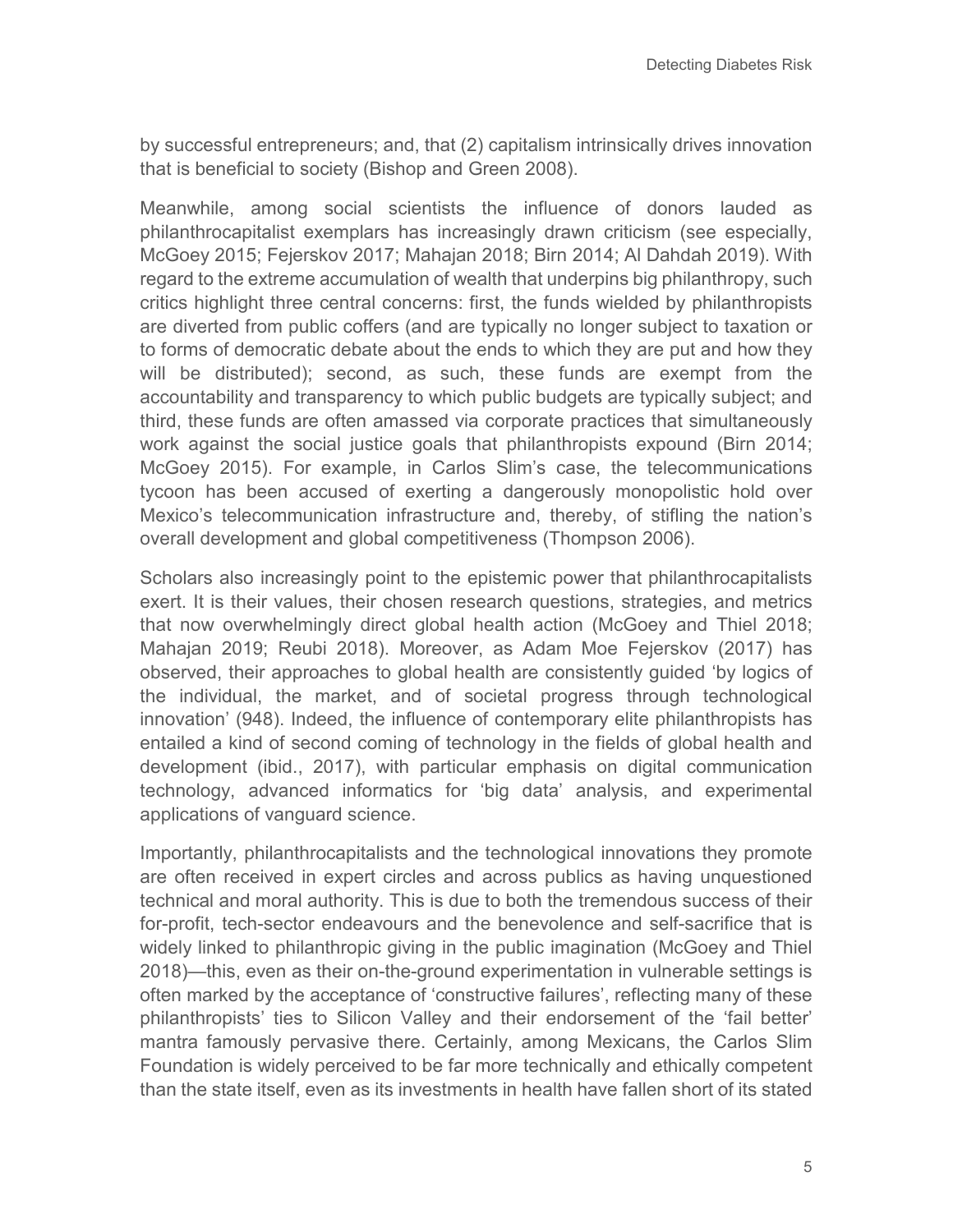goals. As one physician reminded me, emphasising the scarcity of state resources for chronic disease prevention and medical services more broadly: 'At least Slim is doing *something*'.

Thus, all this is not to say that the contemporary surge in global health philanthrocapitalism among the mega-rich is necessarily without worth. Extraordinary benefits may come of their philanthropic gifts. Rather, through my observations and interviews with the interlocutors described above, my aim here is to make clear that as global health challenges are increasingly placed under the stewardship of private philanthropic institutions like the Carlos Slim Foundation, we are faced with an important reckoning regarding their influence—the privileging of their values, interests, and tools—over how we collectively recognise health and how we conceive potential avenues for its attainment.

Further, in Mexico, representatives of the Carlos Slim Foundation have promoted the organisation's initiatives and philosophy through a nationalist lens. By doing so, they have largely circumvented criticisms levied at peer institutions such as the Bill and Melinda Gates Foundation, which are frequently painted as external, imperialist threats. Cultivating the Foundation's profile as a local (and extremely capable) health sector partner, its representatives have established largely unchallenged close relationships with the Mexican government over the last decade. Indeed, a veritable revolving door has existed between the Foundation and the upper echelons of Mexican government, as high-level health officials have assumed key leadership positions in the Foundation upon leaving office. Thus, unsurprisingly, in an interview conducted in 2018, the then secretary of health, Dr José Narro Robles, described his secretariat's relationship with the philanthropic institution, as follows: 'We have an extraordinary alliance with the Foundation. There is a symbiosis, a sum of capabilities, of possibilities'. In this context, the institution's ideologies, interests, and epistemic influence uniquely overlap with the evolving contours of the Mexican state's social contract with its citizens in the arena of public welfare.

## **Detecting diabetes risk in Mexico**

The Carlos Slim Foundation's chronic disease prevention efforts took shape as Mexico's epidemic of chronic diseases burgeoned over recent decades, culminating in 2016 in the declaration of diabetes and obesity as a national health emergency. These were the first ever non-infectious conditions to achieve emergency status in Mexico. By the early 2000s it was evident that rates of diabetes in the country had begun to climb sharply (Barquera et al. 2003). By 2005 the World Health Organization had recognised that the developing world was and would continue bearing the highest impact of chronic disease globally, with four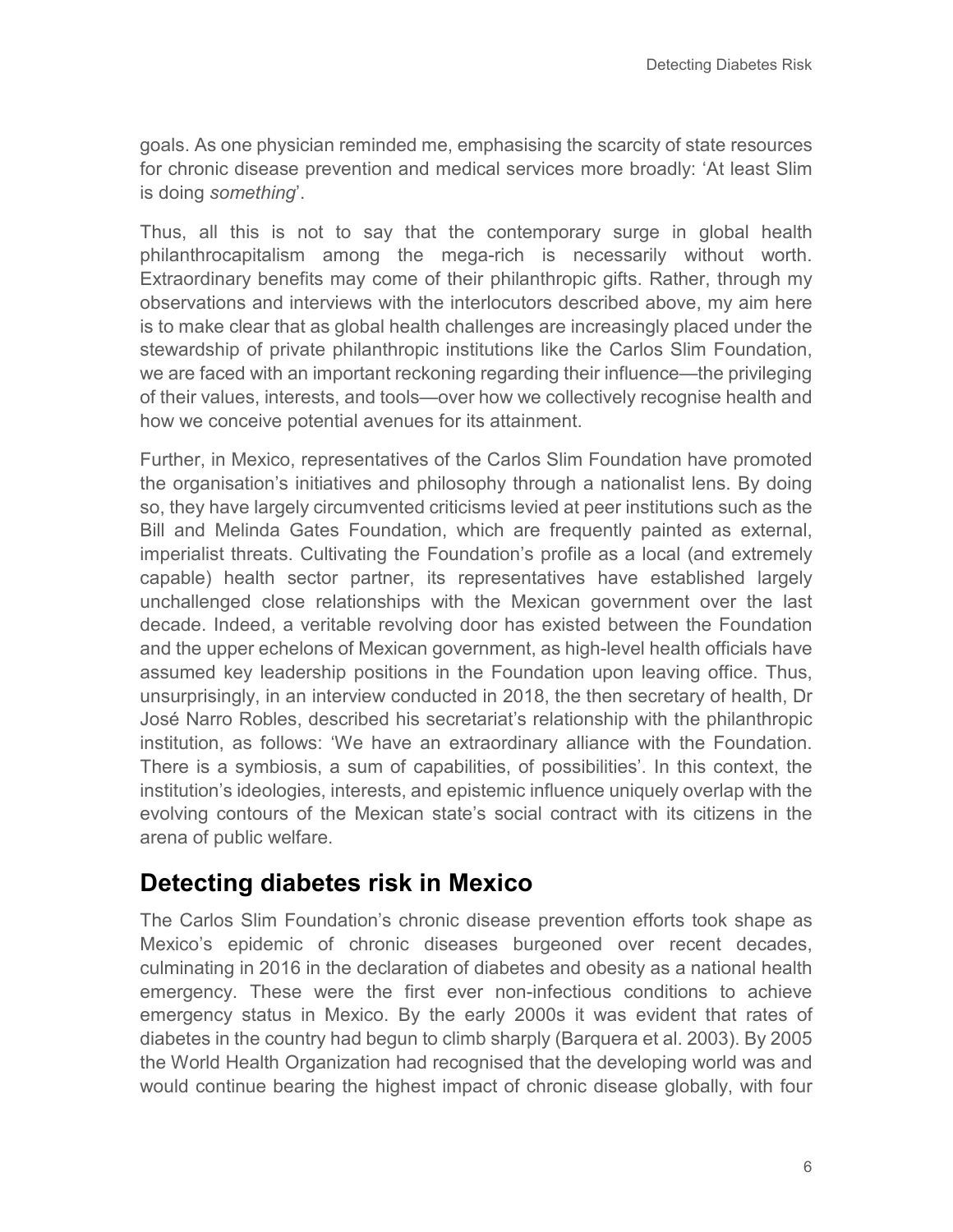out of every five chronic disease deaths taking place in low- or middle-income countries. This was the epidemiological outlook for Mexico that representatives of the Foundation aimed to challenge, as I describe below.

#### **The MIDO programme: Screening for risk and disease**

In 2010, the Foundation launched the 'Integrated Measurement for Early Detection' programme, known by its Spanish acronym MIDO (also literally meaning 'I measure'). The MIDO programme entailed the installation in primary healthcare clinics (or *centros de salud*) of an 'all-in-one' diagnostic station for chronic disease screening and counselling, as well as an electronic information system that enables long-term patient monitoring. A mobile version of MIDO allows screening to take place away from clinics. Alongside these tools there is an online platform providing relevant continuing education for healthcare providers, as well as a system-wide database that the Foundation curates to support health system planning (Tapia-Conyer et al. 2017).

MIDO was intended to target apparently healthy patients (including family members accompanying sick patients to health clinics), rapidly screening them for chronic diseases, pre-diseases (such as pre-diabetes and pre-hypertension), and traditional risk factors (including elevated BMI, abnormal blood sugar levels, high cholesterol, and family history of disease). In this way, according to Foundation representatives, the MIDO system was designed to resist the dichotomisation of screened individuals into 'healthy' or 'sick', and instead to promote an understanding of pre-disease stages so that healthcare providers and patients could treat 'risk' rather than illness only (Tapia-Conyer, Gallardo-Rincón, and Saucedo-Martinez 2013). Treatments to reduce or control individuals' risk might involve recommendations for changes to their lifestyles, including diet and exercise. In the case of pre-diabetes, this advice might also be accompanied by a prescription for metformin—a first-line diabetes drug used to treat the initial stages of diabetes.

The Foundation's representatives viewed the promotion of pre-diseases such as pre-diabetes as a way to jump-start a shift across Mexican society toward taking prevention seriously. 'It's shock therapy,' one representative told me in an interview. 'You need to give the patient a nudge so that he wakes up.' In other words, the representative explained, the intention is to be able to tell individuals who are at risk: 'Don't think you're healthy; you're on the threshold of being sick'.

By 2017, the Foundation had rolled out the MIDO programme in 27 of Mexico's 32 states. It had done so by building partnerships with state and local governments and supporting staff in the public clinics to implement the model. As the Foundation's representatives explained to me, once these governments had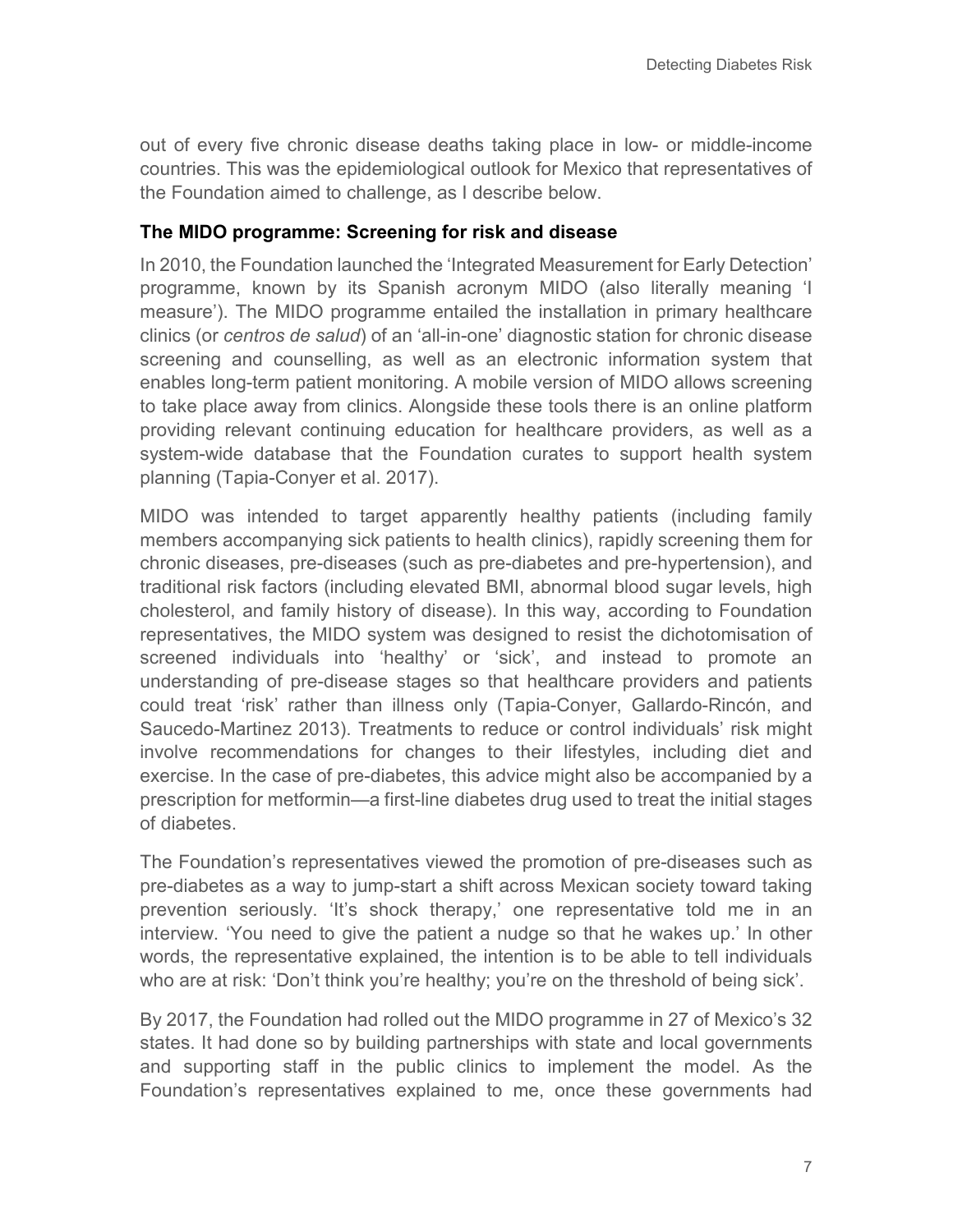incorporated the model into local health policy and practice, the Foundation's goal was to leave the MIDO technology entirely in local hands. This proved not to be possible, however, nationwide. 'What happens in the case of MIDO, is that it requires serious political commitment. You can imagine what the five states that we haven't reached are—Chiapas, Oaxaca, Michoacán, Chihuahua, and Guerrero,' the same representative said. The states he mentioned include Mexico's poorest, marked by the most troubling health indicators in the country:

In Oaxaca, Guerrero, Chiapas, it's very complicated. We have tried with maternal health, we've tried with vaccines, and everything systematically fails in those states. So, the problem is not MIDO; the problem is the state itself, which is not in a condition to adopt new projects and work to sustain them.

As a private rather than a government entity, the Foundation could decide to exclude these states—where quantitative evidence of the programme's success would no doubt be elusive—at its own discretion. That said, it is clear that the technology-driven, metrics-oriented approach to chronic disease prevention it favoured was a mismatch for these areas of extreme poor health. According to this Foundation representative, the broader social challenges of acute poverty and unstable governance besetting these regions were beyond the scope of the Foundation's expertise.

By 2018, in the states where the Foundation had implemented MIDO, the programme had screened more than a million individuals (Broadband Comission 2018). As the institution's leaders reported, 40% of those screened would not have been so under previous policies, 13.4% were found to have pre-diabetes, and 5.8% had undiagnosed diabetes (Tapia-Conyer et al. 2017). Highlighting these results at the 2018 General Assembly of the United Nations, the Broadband Commission—a joint initiative of the United Nations Education, Scientific and Cultural Organization (UNESCO) and the International Telecommunication Union that promotes Internet access to help achieve the UN's Millennium Development Goals—hailed the MIDO technology as an international reference point for the integration of digital solutions into health policies (Broadband Comission 2018).

#### **The SIMGA initiative: Understanding the genetics of diabetes**

In 2010, the same year in which MIDO was launched, the Carlos Slim Foundation announced a second strategy for confronting Mexico's diabetes epidemic. Not satisfied with improving accessibility to screening for traditional risk factors through the MIDO programme, it would now turn to cutting-edge science to redefine the risk factors for which individuals would be screened. To this end, the Foundation donated US\$135 million to establish the Slim Initiative for Genomic Medicine (or SIGMA). The aim of SIGMA was to accelerate research on the genetics of type 2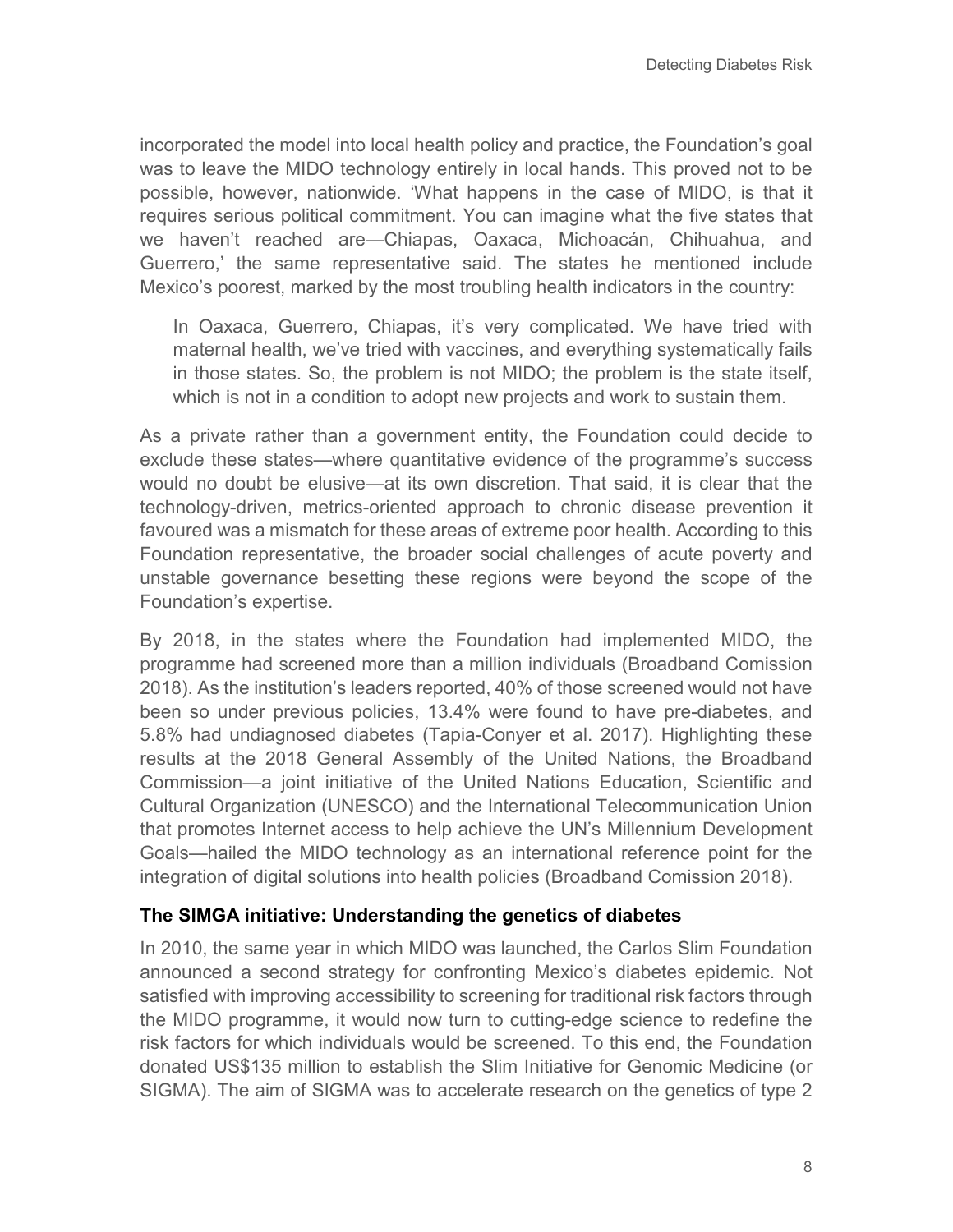diabetes in Latin America, leveraging, according to Foundation's representatives, the region's 'unique population genetics' (Broad Institute n.d.; see also Vasquez and García Deister 2019). *El Economista*, a Mexican business and economics newspaper, reported this as the largest philanthropic investment in scientific research ever made in Mexico or Latin America (Toche and Lino 2014).

Pointing to Carlos Slim's personal influence over the strategies pursued by the Foundation, General Director Dr Tapia-Conyer explained to me that its focus on cutting-edge genomic science grew out of Slim's own interest in this emerging field:

Carlos Slim and his son Marco Antonio Slim are on top of what is new. They don't just live in the day to day … [Carlos Slim] is truly visionary, I mean he anticipates scenarios that you don't see yet, but he already does. And he started to ask us: 'What is going on with chronic disease, with diabetes, genetics? Who is the best for that?'

The answer to his question was Dr Eric Lander, the then president and executive director of the Eli and Edyth L. Broad Institute (hereafter referred to as 'the Broad') at Harvard and MIT, a research centre at the forefront of genomic medicine globally.[1](#page-8-0) Announcing the partnership that the Carlos Slim Foundation would go on to form with the Broad to conduct path-breaking work on the genomics of diabetes among Latin Americans, Dr Lander described the venture as a visionary engagement with public health, 'First, in recognizing that progress in public health must be built on a foundation of scientific understanding of the genetic basis of disease. Second, in recognizing that deepening the scientific ties between the US and Mexico can have great benefits for both countries' (Broad Institute 2010, 1).

The SIGMA initiative's strategy was to link key researchers and institutions in Mexico to the Broad, which would serve as the central node of the SIGMA venture and accelerate the project's pace of discovery. 'We didn't want to invest in basic research to create basic knowledge,' Dr Tapia-Conyer explained. 'We wanted to be able to convert that knowledge immediately into policy action.' Indeed, urgency around translating the genetics of diabetes into technologies that would have clinical impact was at the heart of the venture, and the Foundation wanted progress on an entrepreneurial rather than an academic timescale. As one SIGMA scientist explained, Slim's gift had come with a timeline for bench-to-bedside translation, i.e., the fast production of marketable technology. 'He's an entrepreneur,' the scientist told me. '[Slim] said okay, I'm going to put in this amount of money, but after three years I'm going to get something out of it with potential commercial value.'

<span id="page-8-0"></span><sup>1</sup> Today, Dr Lander serves as top scientific advisor to US President Joe Biden, as director of the US Office of Science and Technology Policy.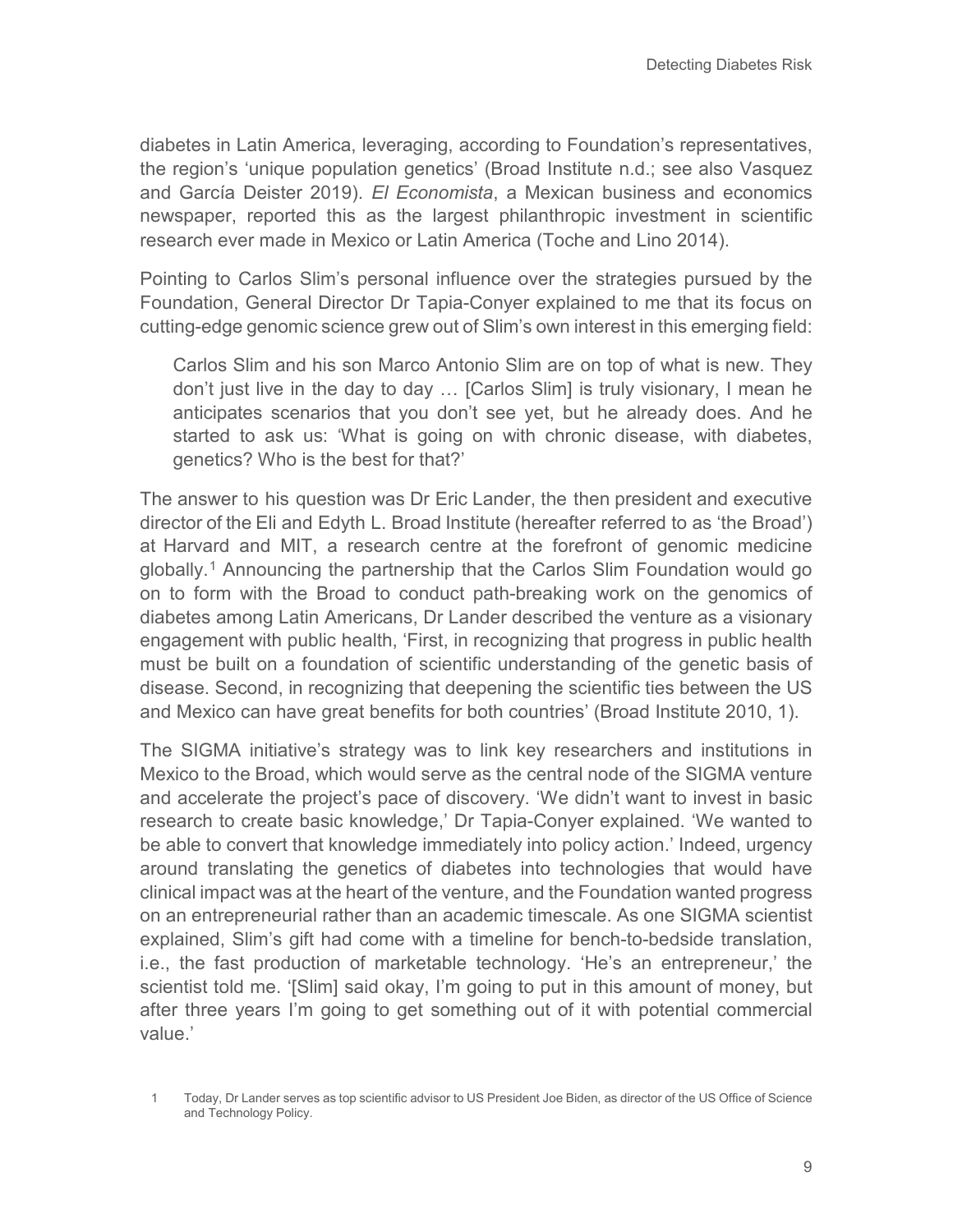This goal of a fast return would also require infrastructure on the commercial side. Therefore, just as SIGMA was reporting its first findings the Foundation founded a biotechnology start-up firm, Patia Biopharma (hereafter referred to as 'Patia'). Built primarily with funding from the for-profit arm of Carlos Slim's conglomerate, the start-up's offices were set up directly across the street from, and within view of, the Carlos Slim Foundation's conference room in Mexico City. As Dr Tapia-Conyer explained to me, this arrangement was an experiment:

It's an exercise, an initiative, something very innovative. To create a firm where investment, private investment, literally stockholders, are linked with social investment, literally a foundation. What you get is a business with a commercial but also a social vision at the same time, where its earnings are just sufficient, just above cost, for its own sustainability. The philosophy stems from another story from within the group, a construction firm that Slim designed to undertake large-scale projects in Latin America with profit margins just above cost. That firm has been very successful, so successful that this small fraction above cost has meant profit.

Patia and the Carlos Slim Foundation entered into a partnership, guided by the Foundation's self-described 'social business model' approach, in which the two entities and their missions were deeply intertwined.<sup>[2](#page-9-0)</sup> By 2014, Patia's website contained a description of the start-up's focus on the genomics of diabetes and cancer and its 'commitment to close the gap between research and clinical implementation through the creation of preventive, diagnostic, and therapeutic tools within reach of the entire Mexican population, thus transforming health through "preventive, personalized, and social" genomic medicine' (Patia Biopharma 2014). As a first step, the company had already become Mexico's exclusive distributor of Myriad Genetics's BRCAnalysis test, which detects *BRCA1* and *BRCA2* gene mutations linked to hereditary breast and ovarian cancer risk (Cruz Martínez 2013).

#### **Quantose IR: Detecting the risk of being at risk**

Patia's next move was to enter the field of metabolomics—the study of smallmolecule substances formed during metabolic processes or necessary for metabolism to take place (Metabolon 2017a). Originally developed by US biotech firm Metabolon Inc., the blood test Quantose IR measures the level of certain metabolites in the blood that together constitute a novel biomarker for insulin resistance (Cobb et al. 2013)—a condition that indicates that an individual's cells are not responding normally to insulin. In 2014, the test was exclusively licensed

<span id="page-9-0"></span><sup>2</sup> A quick corporate genealogy supports this point: Patia Biopharma is primarily held by a venture-capital fund owned by Grupo Financiero Inbursa, which is in turn a subsidiary of Grupo Carso, the umbrella conglomerate synonymous with Carlos Slim's corporate empire. See [https://www.inbursa.com/storage/Comunicado-Banco-Inbursa-2T17.pdf.](https://www.inbursa.com/storage/Comunicado-Banco-Inbursa-2T17.pdf)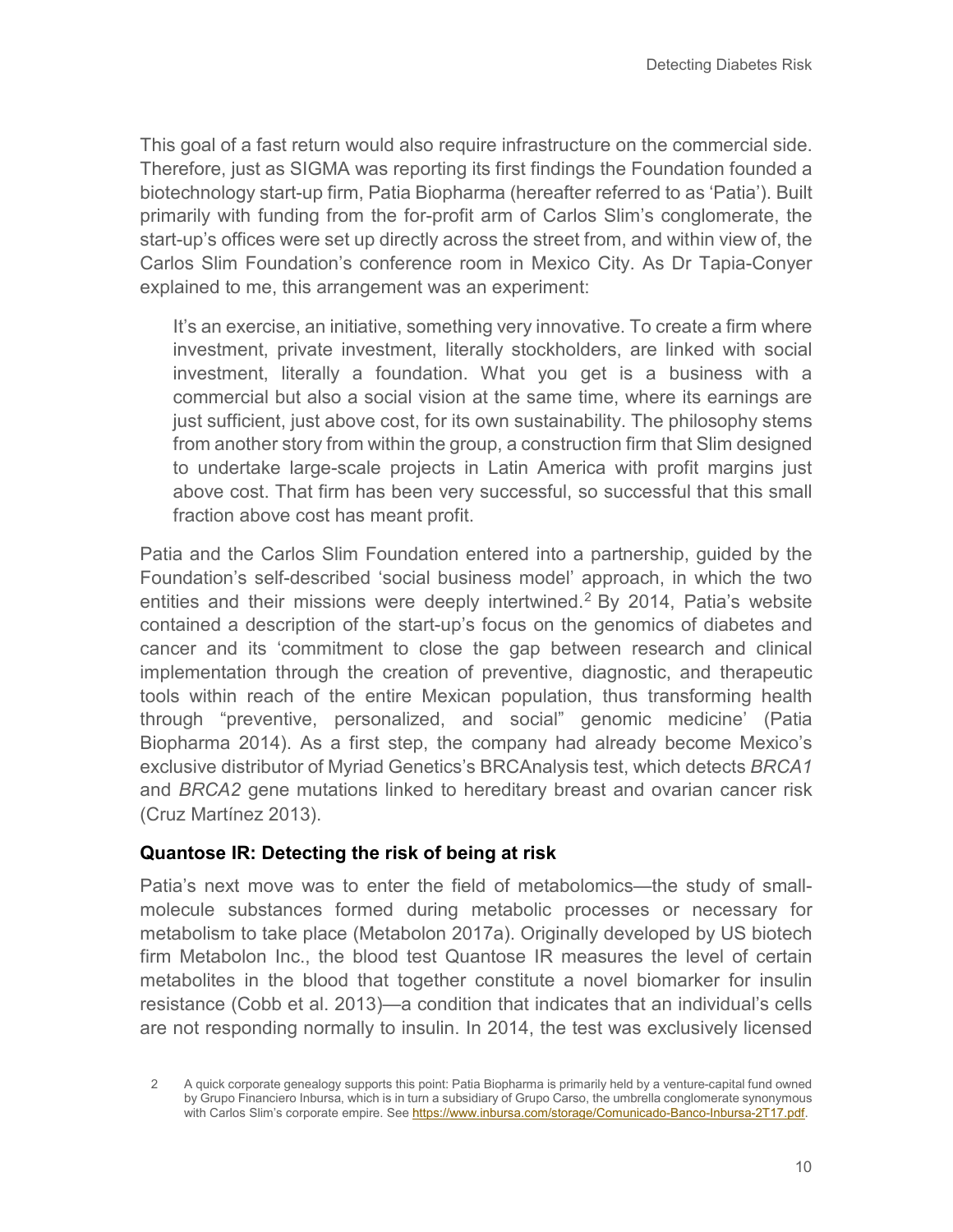to the Carlos Slim Foundation, Patia, and one Mexican laboratory, for its commercialisation in Mexico (Business Wire 2014).

When insulin resistance occurs, glucose cannot enter cells easily and instead begins to accumulate in the bloodstream. Rather than detecting the build-up of glucose in the blood, however, the Quantose IR technology uses mass spectrometry to measure levels of insulin and three other non-glycaemic (i.e., nonglucose-related) metabolites. These substances signal changes that 'occur years before changes in haemoglobin A1C and fasting plasma glucose are visible' (Metabolon 2017b). To be more specific, Quantose IR, as the company's website explains, detects changes in insulin resistance that begin more than ten years prior to the glycaemic changes that a standard haemoglobin A1C test detects, when 70 to 80% of beta cell (or β-cell, the body's key manufacturers of insulin) function in the pancreas has typically already been lost. In other words, Quantose IR's innovation is that it can detect indicators of diabetes risk that appear long before traditional markers of risk do. Indeed, Patia's website describes the test as the first technology available 'permitting the identification with precision of individuals at risk of developing pre-diabetes and diabetes' (Patia 2015). This suggests that Quantose IR can effectively diagnose the risk of a risk—i.e., it can identify a state prior to the risk state of pre-diabetes, when silently, imperceptibly, pathological changes are occurring in the body as it begins to advance toward 'pre-disease'.

In the private clinics in Mexico City where I conducted my observations, the test is used not only for the early diagnosis of insulin resistance but also to assess a patient's progress over time in lowering their level of diabetes risk, usually while undergoing pharmacological treatment. In these clinics, patients receive their Quantose IR result in the form of a print-out containing a horizontal bar—half green (on the left) and half red (on the right)—that extends across the page. The green zone corresponds to a score of 1 to 63, indicating 'insulin sensitivity', while the red zone corresponds to a score of 63 to 120, denoting 'insulin resistance' (see Figure 1).



1. Author's Quantose IR result.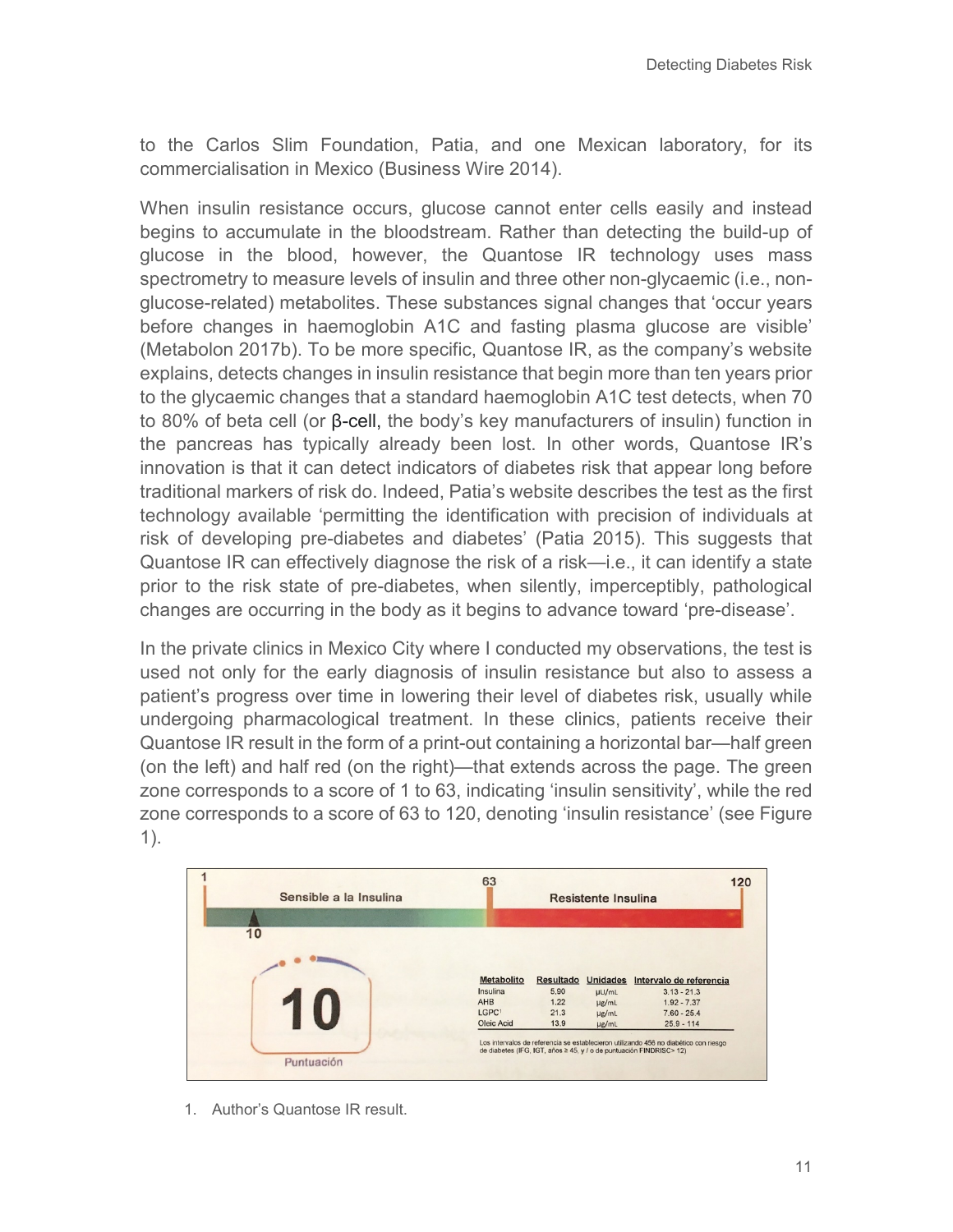By design, Quantose IR allows for further improvement even after 'insulin sensitivity' has been achieved, i.e., a move deeper into the green zone away from the red zone. In this respect, even my own score of 10 (Fig. 1) suggests that although I am in good shape I could still do better. That said, a state of 'no risk' remains elusive. One year into my fieldwork observing primary care visits in clinics across Mexico City, one of the physicians who used Quantose IR in his private practice wrote to me, via WhatsApp: 'See there, you can do it if you really try'. His message was accompanied by a photo of a Quantose RI result with a score of 1 an achievement neither he nor I had ever seen before. His patient, he explained, was a competitive gymnast.

#### **DIABETESprevent: Testing for genetic predisposition**

Following the introduction of Quantose IR, by 2014 the Foundation's investments in genomic medicine through the SIGMA initiative had led to the discovery of two genetic variants linked to heightened risk for type 2 diabetes among Mexicans and Latin Americans (Vasquez and García Deister 2019). For many of the scientists involved, the discovery of this association represented a preliminary advance in knowledge in this area and a starting point for a programme of research to determine the variants' functions. For example, in a press release, Dr Teresa Tusié Luna of the Mexican Institute of Health Sciences and Nutrition in Mexico was quoted as saying: 'While the finding is associated with high levels of risk for the disease, we still do not know how the mutation behaves and if there is a specific therapeutic method that can be safely applied in the clinic for individuals that carry the mutation. There is much more we need to learn' (Ruiz Jaimes 2014).

Nonetheless, on the basis of these findings and with the political backing of the Carlos Slim Foundation, Patia proceeded to develop and market a test that would allow Mexicans to determine their genetic predisposition to type 2 diabetes. The test, called DIABETESprevent, entails performing a cheek swab to collect a DNA sample. The sample is then tested for the presence of 16 different genetic variants, including the two discovered by SIGMA's scientists. The test applies an algorithm based on the presence (or absence) of these variants to produce a 'type 2 diabetes genetic risk score'. Patients receive their score either from their doctor or, if they have taken the test at home, directly via a smart-phone app. The app also doubles as a health management portal, through which users are encouraged to input and track data about their health, diet, and exercise to help them manage their risk.

Patia initially made DIABETESprevent available for purchase both through physicians and online as a direct-to-consumer product. At that point, it was apparently valued at 1,400 pesos (US\$75) on the international market. Representatives of the Carlos Slim Foundation, however, announced that the institution was subsidising the sale of the test in Mexico and at its launch duly set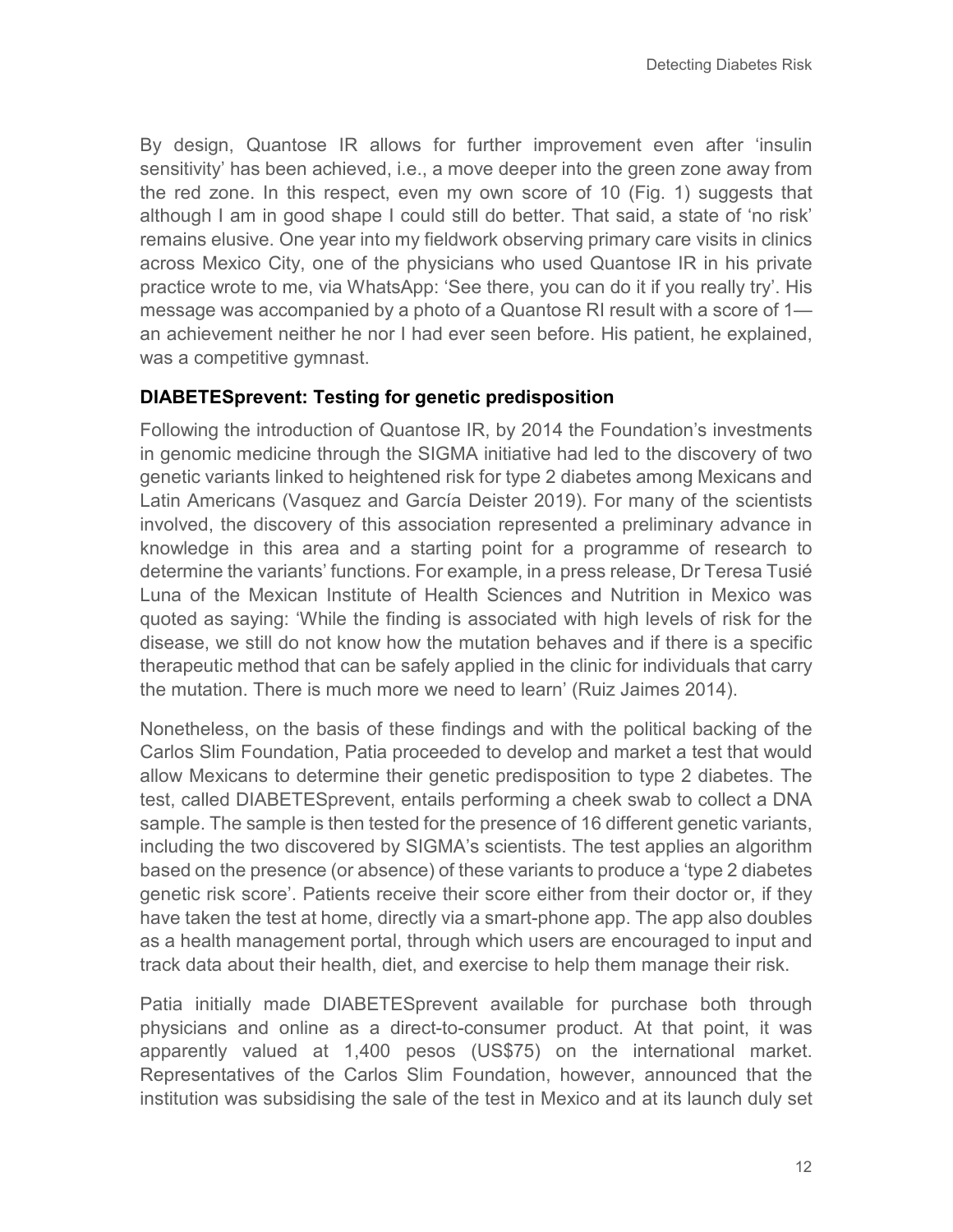a price of 999 pesos (about US\$50 at the time). In the lead up to the launch, Patia's homepage was redesigned to feature the tagline 'You Can Prevent Type 2 Diabetes—Discover your and your family's genetic predisposition to type 2 diabetes with a simple test'. Below this, an image of a smiling young family appeared—a fit, fair-skinned couple were pictured with a blond-haired, blue-eyed child (a racialised marketing approach exceedingly common in Mexico) suggesting both that testing for genetic predisposition to diabetes is a family affair and that the test's target market is the healthy and young. The company encouraged such cascade testing by offering a 20% discount on 'family packs'.

While I was observing one physician in his private clinic on the outskirts of Mexico City, a [3](#page-12-0)3-year-old man, Arturo, $3$  arrived with his wife and a set of lab results. The results showed a haemoglobin A1C of 11.6% (a score of 6.5% is generally accepted as the cut-off point above which diabetes is diagnosed). 'You definitively have very aggressive diabetes,' the physician said, reviewing the lab results. 'It's serious and that's why you've been losing weight. This needs serious attention.' As the physician explained that he would need to prescribe insulin, Arturo, visibly upset by the news, sank into the couch flanking one wall of the examination room. He then asked two questions: 'Why don't I feel bad?' and 'What about my children—what can I do to be sure they don't get it?' The physician explained that the body can become accustomed to high blood sugar levels and that was why Arturo felt more or less normal even though he was seriously ill. In response to Arturo's question about his children, the physician replied: "What is the best prevention? A balanced diet and exercise.' An additional option, he continued, would be to find out early on whether the children were at high risk. He then went on to mention the new DIABETESprevent test and explained to Arturo how it worked.

It went unsaid, however, that if Arturo's children received a high risk score on the genetic test, the doctor's subsequent advice would remain virtually the same: to manage their diet and exercise and to consider periodically monitoring their blood sugar levels and other indicators of risk. The test's risk score would indeed provide a tangible metric around which Arturo and his children could plan; never mind, however, that the score would still only represent a series of complex probabilities, probably more accurately captured and calculated through a simple (and cost-free) family health history assessment (Fitipaldi et al. 2018).

#### **MIDOPlus: From technology to policy**

<span id="page-12-0"></span>Representatives of the Carlos Slim Foundation worked to win recognition for its technologies on the world stage at scientific conferences (framing these new risk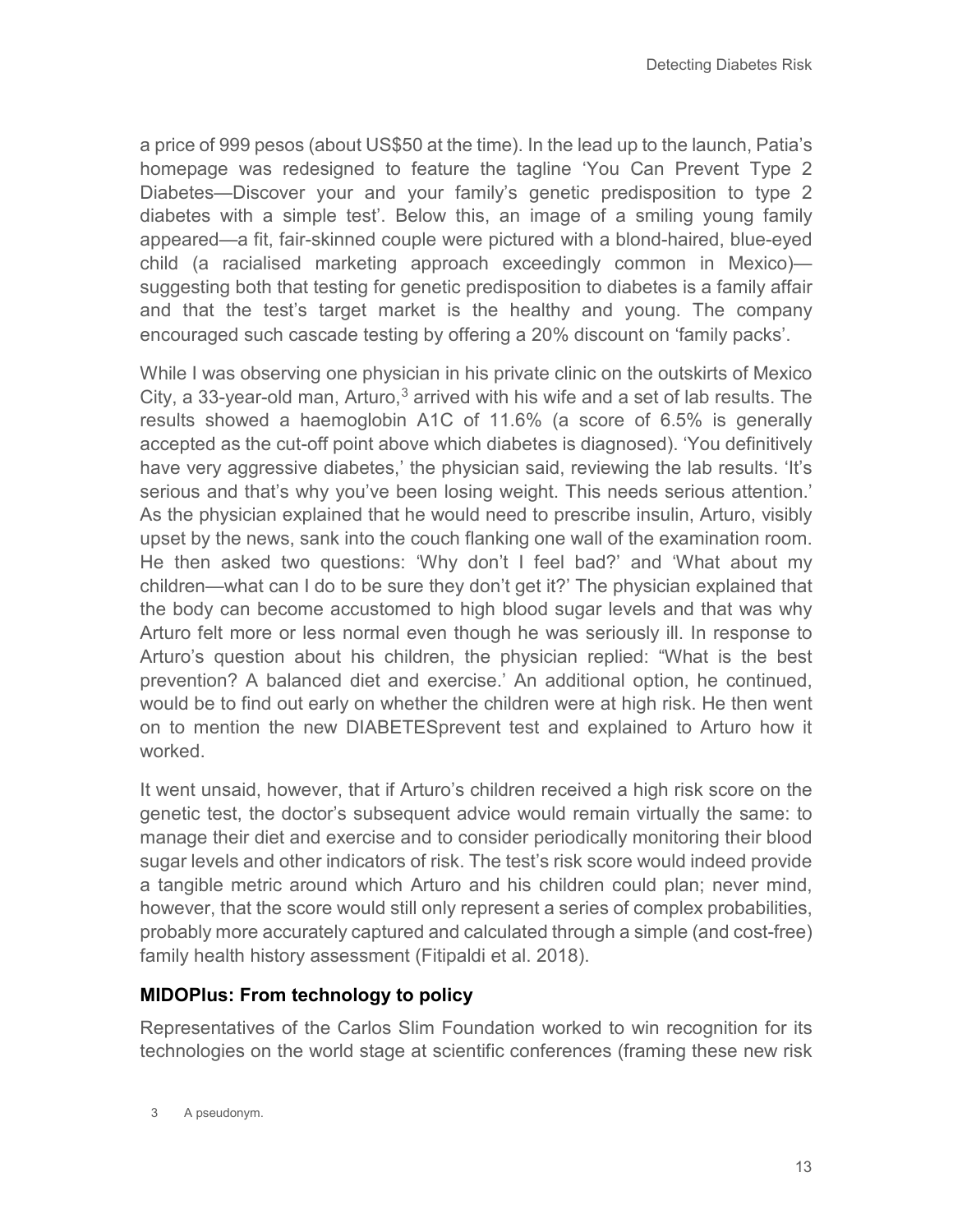diagnostics as the Foundation's intellectual contribution), and from policymakers. Meanwhile, in Mexico the Foundation launched one of its most substantial deployments of both Quantose IR and DIABETESprevent to date, drawing on its deep-rooted connections with Mexico's Secretariat of Health, particularly in the state of Puebla. It entailed a campaign to test over two thousand patients in primary health centres, in which the nation's most vulnerable receive care.

Launched in 2016 and funded by the Foundation, the campaign made use of the Foundation's pre-existing MIDO programme—extended in Puebla under the name MIDOPlus, and with both Quantose IR and the genetic test DIABETESprevent now incorporated into the screening model. While the Foundation subsidised the cost of this pilot initiative, this 'philanthropic' donation also represented an investment in future commercial returns for Patia. After all, data from the initiative would grow the company's database substantially, helping to refine its proprietary algorithms. It would also contribute to the evidence base on which to demonstrate the utility of these diagnostic tests to the Secretariat of Health and other health institutions, to justify a scaling up of their deployment across and beyond Mexico (Betancourt 2018).

In a talk to public health students in early 2018, the Carlos Slim Foundation's Director of Global Solutions, Dr Miguel Betancourt, presented the preliminary results of the MIDOPlus pilot campaign. Of the patients in the sample found not to be diabetic or pre-diabetic, he reported, 64% nonetheless exhibited insulin resistance, according to the highly sensitive Quantose IR test. Furthermore, he went on, among those whose haemoglobin A1C, body mass index, waist circumference, and blood pressure were all normal, 38% exhibited insulin resistance according to their Quantose IR score. In other words, their bodies were showing signs of the earliest detectable move toward developing diabetes—signs that would have been missed by traditional tests. Moreover, he told his audience, 17.7% of the more than two thousand patients studied had a 'high' genetic risk score according to the DIABETESprevent test, 41.6% a 'medium' risk score.

The idea, Dr Betancourt explained, was to convert this data into yet another algorithm—i.e., to combine the results of these tests with information on blood glucose, body mass index, waist circumference, and blood pressure—in order to create a personalised risk profile schema. This schema would stratify patients according to their risk, making it possible to tailor preventative measures to each of them. By summer 2018, the Foundation had prepared guidelines for physicians on to how to deal with 21 different risk profiles. As a result, patients would no longer simply be considered just sick or healthy, nor either sick, at risk, or healthy; instead, this series of 21 different profiles would define their location on a dynamic continuum of risk.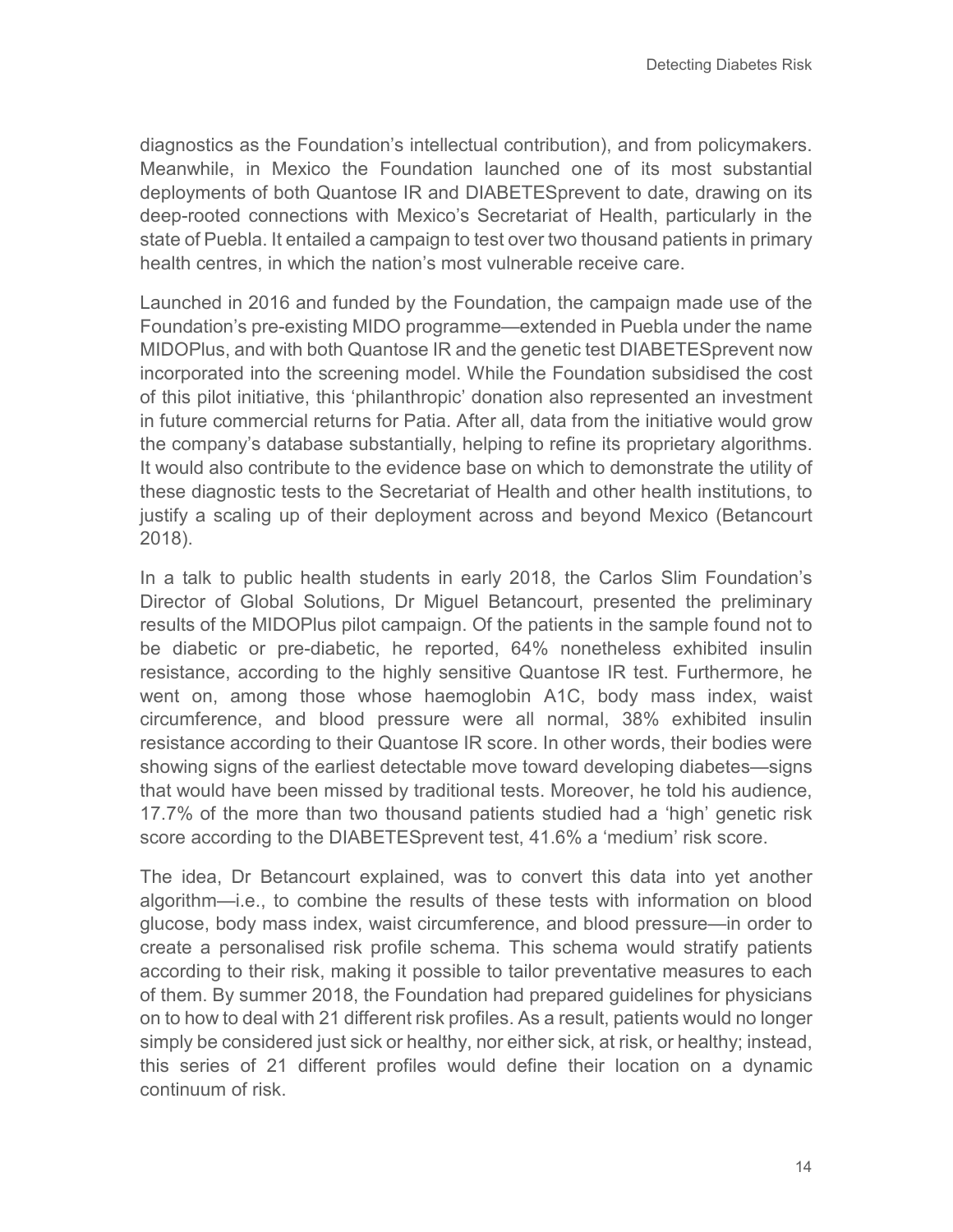According to Foundation staff, the combination of Quantose IR and DIABETESprevent in the context of a tool like MIDOPlus, along with the tool's potential application on a national level, represents a new prevention 'paradigm' not just for medicine but for public health more broadly. In his talk to public health students, Dr Betancourt explained that a new era is at hand, an era of 'personalized public health' (Betancourt 2018). Recognising the contradiction the term seemed to imply, he elaborated:

What I am going to tell you goes totally against what our public health professors have taught us since our first engagement with this discipline: that public health is about population dynamics. Here we're going to the other extreme, to the most intimate, most individual aspect of each human being. You're all going to raise your hands and say, 'No, public health is by definition a population-level approach'. But no, genomics, and a few of the other fields we'll see at work today, are enabling us to individualize risk, create profiles, and better characterize our population.

He went on to add: 'This is public health. This is the National Centre for Prevention and Control of Disease handing out Metformin across the country. But we know who we need to give it to and in what moment, in accordance with their risk type' (Betancourt 2018).

Ultimately MIDO, Quantose IR, DIABETESprevent, and MIDOPlus are the kind of technological innovations that prove possible a re-articulation of what public health can and should be (Tapia-Conyer 2014). This new paradigm of personalised prevention in public health entails population stratification through routine diagnostic testing, with clinical resources directed toward 'active prevention' (i.e., lifestyle intervention, and potentially, pharmaceutical treatment) among those predicted to be most at risk. The new paradigm would, of course, also support the expansion of markets for diagnostic technologies capable of detecting risk, and for individualised therapeutic products to deal with risk where it is found, as well as for related laboratory infrastructure.

Taken together, these diagnostic technologies and the vision for personalised prevention that they enable point to a new chapter in the move towards risk profiling in clinical settings—a trend that scholars have previously primarily tracked in the US and Western Europe. With the rise of surveillance medicine, the experience of risk and of disease have increasingly converged in these settings, as have the practices of treatment and prevention (Aronowitz 2009, 2015). Analysts have long pointed to the role of the pharmaceutical industry in driving this convergence (Dumit 2012; Greene 2007; Fosket 2010; Rosenberg 2009), as well as to the rise of genetic and genomic technologies in accelerating biomedical risk prediction (Rose 2007; Clarke et al. 2010, 2003; Timmermans and Buchbinder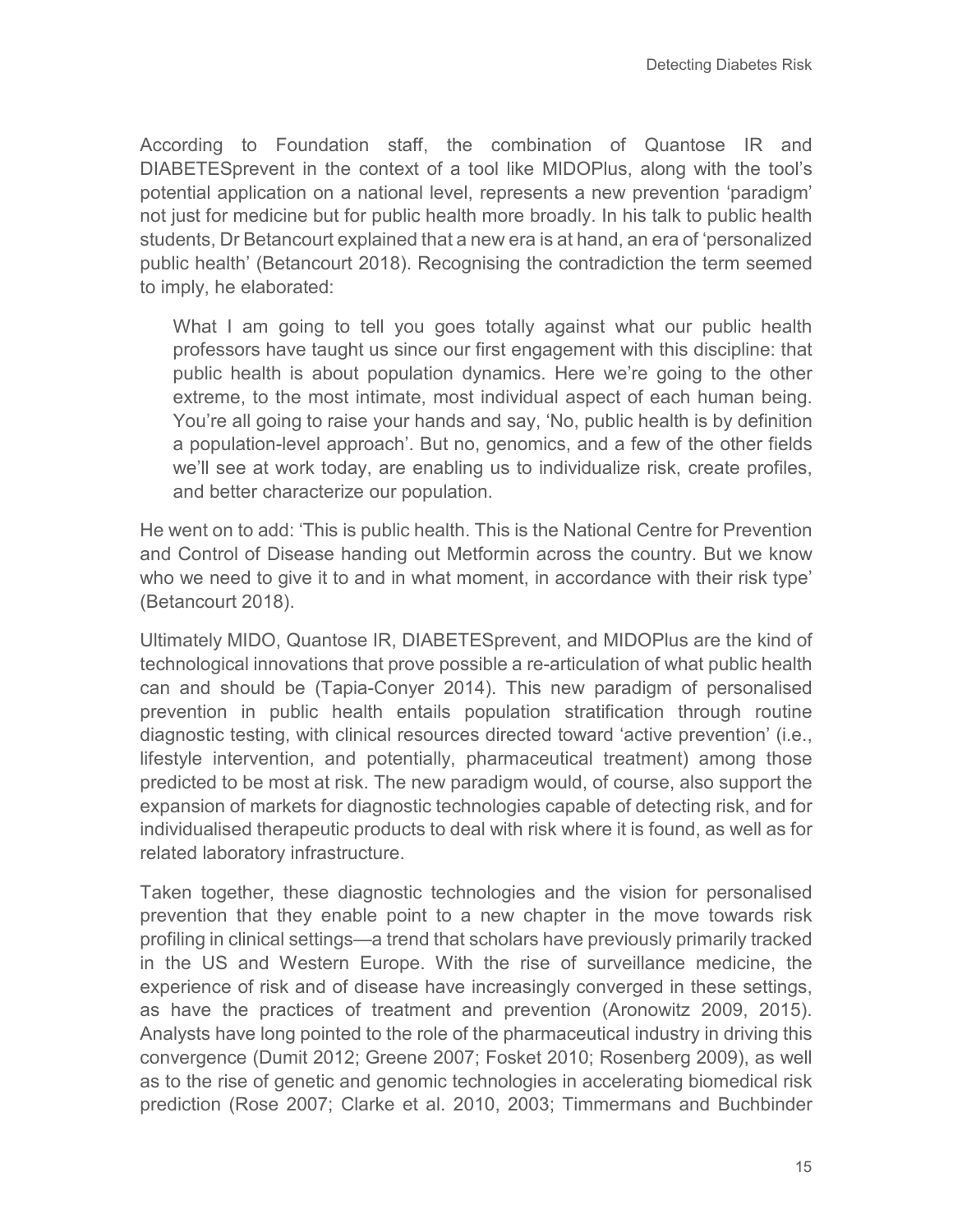2010). The case of the Carlos Slim Foundation brings to the fore the emerging role of elite, tech-minded philanthropists in the global diffusion of clinic-driven prevention.

### **Diagnostic technologies and epistemic power**

As the analysis above indicates, the Carlos Slim Foundation has exerted significant power over the production of health knowledge and information in Mexico. It has achieved this by doing the following: (1) directly funding novel research on the aspects of chronic disease that it considers most useful (i.e., genetic and metabolomic biomarkers of risk); (2) broadening the accessibility of diagnostic technologies in the clinical setting that generate new knowledge and data about individuals' risk; and (3) aggregating and curating this new data through digitalised platforms to guide 'evidence-based' policymaking and future health system reform, through the lens of the metrics the Foundation has made possible. Importantly, diagnostic technologies are at the core of this ecosystem of epistemic power—they are a crucial mechanism enabling the Foundation to exercise influence. Through them, the Foundation is able to cultivate and disseminate particular imaginaries (i.e., conceptual infrastructures) both for what constitutes actionable risk and for what public health action should aim to achieve in this era of epidemic chronic disease.

The implications of the Carlos Slim Foundation's epistemic power, as it has been expressed through the MIDO Programme, Quantose IR, DIABETESprevent, and MIDOPlus, begin with the quantitative differentiation of risk and therefore the triaging of public health action across Mexico. While at first glance this approach appears more efficient, much more is at stake: these technologies and the risk stratification they make possible encourage 'targeted' action aimed at those most 'at risk' and carried out through the medical system rather than through structural interventions that could resolve population-level risk through comprehensive social action such as food policy reform. A project that reduces risk among those singled out as 'on the edge of disease' is very different from building a society that cultivates health.

Further, these technologies convey a powerful endorsement of both medical and individual agency for preventing chronic disease. Their sale and circulation rely on the conviction that the risk scores they produce will motivate individuals to adopt healthier behaviours (or adhere to a preventative drug regime), underplaying the structural constraints that continue to influence and limit behaviour choices (Parthasarathy 2014; Nelson and Robinson 2014; Lee 2017). In fact, the Foundation's investments in these technologies have effectively worsened disparities in terms of the evidence that is available to tackle structural drivers of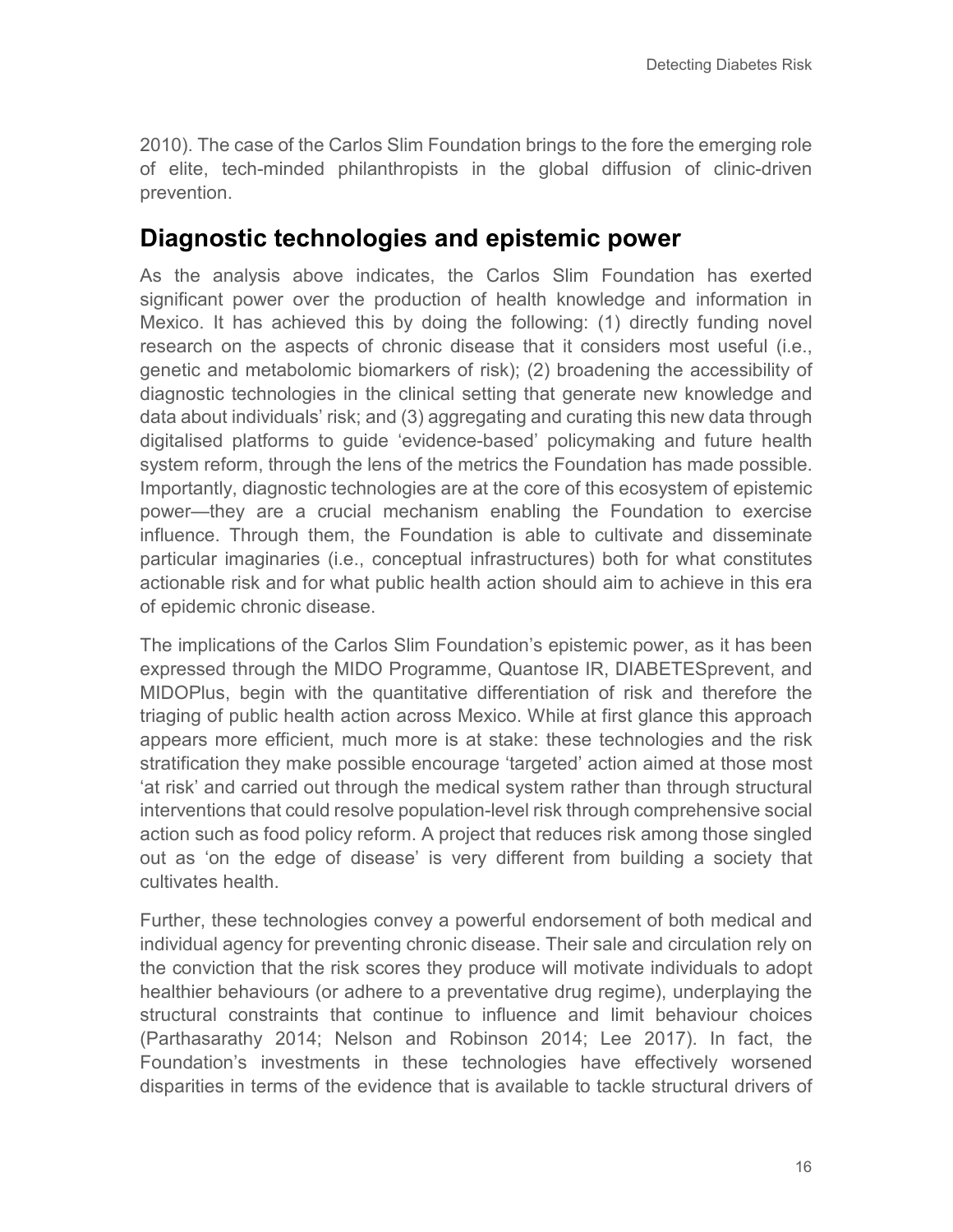chronic disease—a clear example what David Hess has called the disproportionate influence of social elites over 'the political opportunity structure of research funding' (Hess 2015, 142). The authority of both Carlos Slim's persona and the political connections of the Foundation's leadership have effectively directed the Mexican medical and scientific communities' attention away from structural conditions and toward genetic drivers and behavioural (if not pharmaceutical) solutions.

More broadly, under the vision of the Carlos Slim Foundation, public health action has increasingly centred on the state's ability to provide routine laboratory testing and follow-up treatment (often pharmaceutical) to those deemed at 'high risk'. Here, the social contract between the state and its citizens centres on facilitating the latter's access to and consumption of an array of products (i.e., diagnostics and pharmaceuticals), as opposed to protecting them from the actual sources of harm rampant across Mexico's obesogenic environment. Ultimately, under this model, chronic disease prevention in Mexico is emerging as a highly sustainable commercial industry—a market underpinned by perpetual demand for long-term, technology-driven medical surveillance and preventive drugs. With the distal drivers of chronic disease virtually untouched, Slim himself will profit, as will many other commercial investors, given the continuing stream of many thousands 'at risk' and in need of monitoring and 'treatment' for chronic disease prevention.

## **Conclusion**

Echoing the core tenets of philanthrocapitalism, Carlos Slim told journalist Enrique Diego Osorno that the generation of wealth, if done properly, 'generates employment, generates more wealth, generates services, and important assets for society' (Osorno 2015, 39). Further enriching himself, but most importantly fomenting new markets, Carlos Slim believes, will lead to a better quality of life for many. Given this ethos, developing innovative diagnostic tests for chronic disease prevention makes sense. They are products, conceived under Carlos Slim's discerning watch, that imply jobs, income, and spending; they may very well also lead to better health, by encouraging prevention efforts targeted at lowering the biological indicators of chronic disease risk. Conversely, the role of the processed food and sugar-sweetened beverage industries in driving Mexico's metabolic crisis, for example, remains peripheral; and a hard look at what wider access to liveable wages might mean for creating healthier households continues to be averted. Observing Slim's 78th birthday, a columnist for *La Jornada* newspaper wrote:

What goals could Slim have at 78? As is typical for magnates, it's possible that he no longer loses sleep over making his next million. Probably, he worries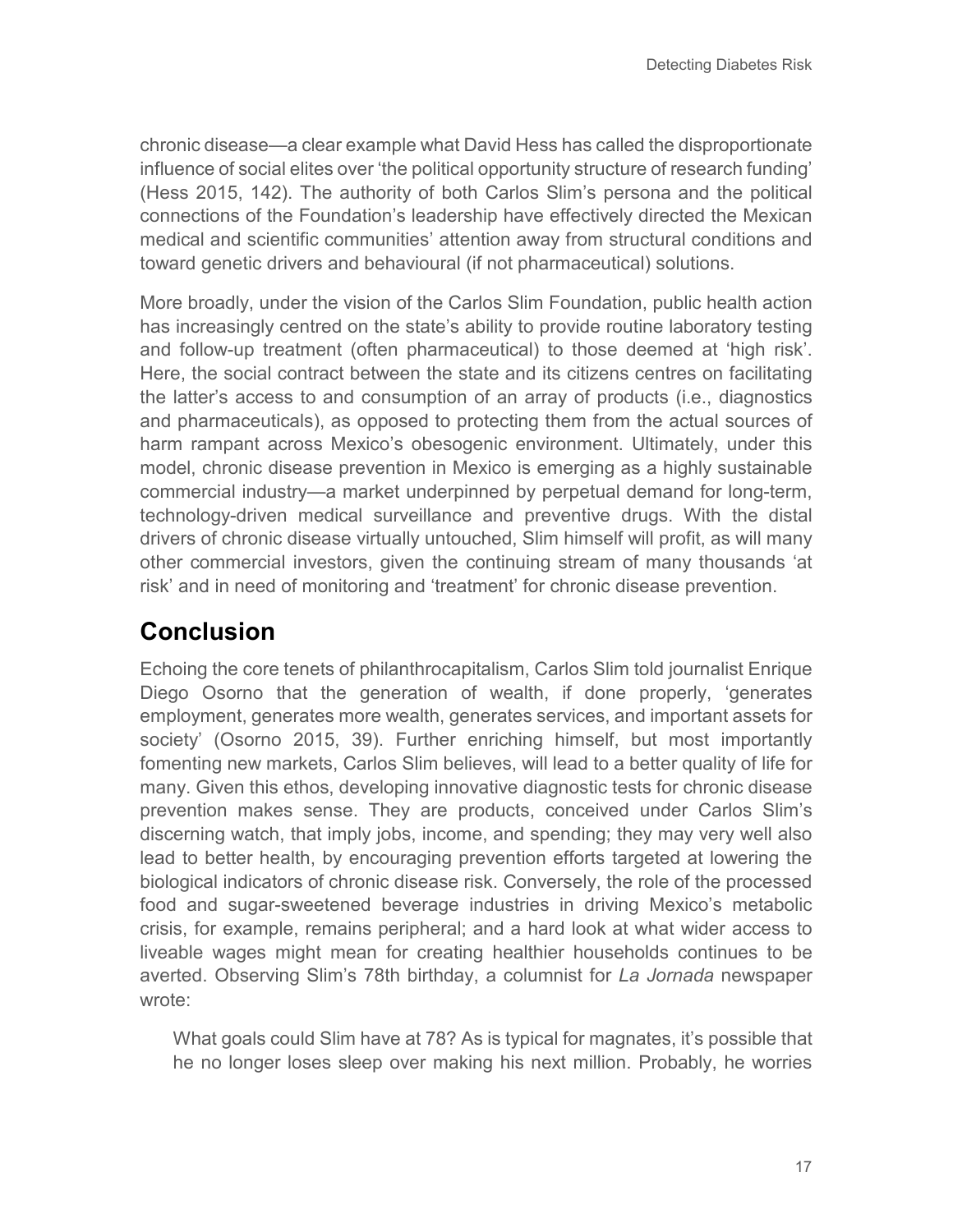about the mark he will leave on this country that has been so generous with him.

The columnist goes on to suggest a hypothetical societal legacy:

What would happen if Slim did an experiment and raised salaries to at least five times the minimum wage? ... Maybe other business owners would follow his example (Galván Ochoa 2018, 6).

It is certainly worth asking what impact such an alternative approach to 'social investment' might have on health across the nation. As public social welfare programming in Mexico increasingly converges with Carlos Slim's vision for health and development, it is critical to challenge the re-conceptualisation of public health as a burgeoning commercial industry and to consider instead public health action to protect citizens' bodies from commercial markets and the ill-effects of increasing wealth inequality.

## Acknowledgements

I thank Alice Street for her intellectual leadership in the production of the *MAT's* special issue on medical testing, diagnosis, and value, as well as for her generous guidance on this article. Thanks also to Cristina Moreno Lozano for her work in support of this special issue. This work was made possible through the mentorship of Alondra Nelson and Richard Parker, as well as by the critical insights of Amaya Perez-Brumer and the community created by the members of the Nutrire CoLab. An early version of this paper was presented at the 2018 AAA Annual Meeting in San Jose, CA, and was awarded the 2020 Rudolf Virchow Award (graduate student category) by the Critical Anthropology for Global Health Caucus of the Society for Medical Anthropology. Related fieldwork and analysis was supported by the National Science Foundation, Science, Technology and Society Division (Grant: SES - 1656224) and an ACLS/Mellon Dissertation Fellowship. In memory of Helen Jenkins Smetts.

# About the author

*Emily Vasquez* is a Bridge to the Faculty Postdoctoral Fellow in the Department of Sociology at the University of Illinois Chicago. An ethnographer of science, medicine, and public health, her research examines how social inequalities are entangled with and reinforced by the production of expert knowledge in these fields.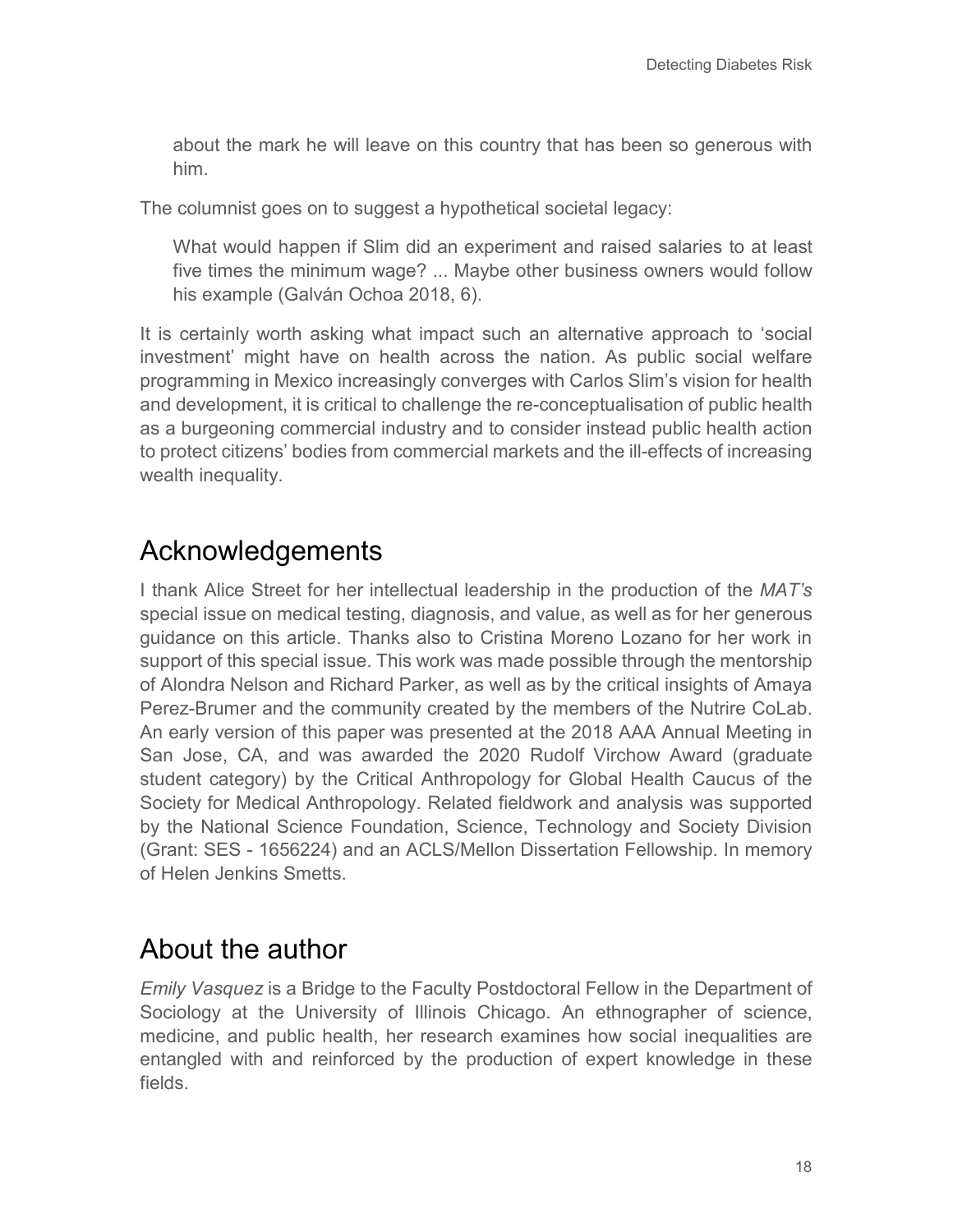## References

- Al Dahdah, Marine. 2019. 'Between Philanthropy and Big Business: The Rise of mHealth in the Global Health Market'. *Development and Change* 0 (0): 1–20. [https://doi.org/10.1111/dech.12497.](https://doi.org/10.1111/dech.12497)
- Aronowitz, Robert A. 2009. 'The Converged Experience of Risk and Disease'. *The Milbank Quarterly* 87 (2): 417–42.<https://doi.org/10.1111/j.1468-0009.2009.00563.x>
- Aronowitz, Robert A. 2015. *Risky Medicine: Our Quest to Cure Fear and Uncertainty*. Chicago, IL: University of Chicago Press.
- Barquera, Simón, Víctor Tovar-Guzmán, Ismael Campos-Nonato, Clicerio González-Villalpando, and Juan Rivera-Dommarco. 2003. 'Geography of Diabetes Mellitus Mortality in Mexico: An Epidemiologic Transition Analysis'. *Archives of Medical Research* 34 (5): 407–14[. https://doi.org/10.1016/S0188-4409\(03\)00075-4.](https://doi.org/10.1016/S0188-4409(03)00075-4)
- Betancourt, Miguel. 2018. 'Genómica y Enfermedades Crónicas [Genomics and Chronic Disease]'. Filmed January 29, 2018. Primera Sesión Académica de la Maestría en Salud Pública, Universidad Popular Autónoma del Estado de Puebla, Puebla, México. Video, 1:11:24. [https://www.facebook.com/posgradosupaep/videos/1708053432573911.](https://www.facebook.com/posgradosupaep/videos/1708053432573911)

Birn, Anne-Emanuelle. 2014. 'Philanthrocapitalism, Past and Present: The Rockefeller Foundation, the Gates Foundation, and the Setting(s) of the International/Global Health Agenda'. *Hypothesis* 12 (1): 1–27.

[https://doi.org/0.5779/hypothesis.v12i1.229.](https://doi.org/0.5779/hypothesis.v12i1.229)

- Bishop, Matthew, and Michael Green. 2008. *Philanthro-Capitalism: How the Rich Can Save the World.* New York, NY: Bloomsbury Press.
- Braine, Theresa. 2007. 'Mexican Billionaire Invests Millions in Latin American Health'. *Bulletin of the World Health Organization* 85: 574–75. [https://doi.org/10.2471/BLT.07.010807.](https://doi.org/10.2471/BLT.07.010807)
- Broad Institute. 2010. 'Mexico–US Collaboration Launched'. [https://www.broadinstitute.org/news/mexico-us-collaboration-launched.](https://www.broadinstitute.org/news/mexico-us-collaboration-launched)
- Broad Institute. n.d. 'Carlos Slim Center for Health Research at the Broad Institute'. [https://www.broadinstitute.org/sigma.](https://www.broadinstitute.org/sigma)
- Broadband Comission. 2018. *The Promise of Digital Health: Addressing Non-Communicable Diseases to Accelerate Universal Health Coverage in LMICs*. Basel, Switzerland: Novartis Foundation. [https://www.novartisfoundation.org/sites/arctic\\_novartisfoundation/files/2020-](https://www.novartisfoundation.org/sites/arctic_novartisfoundation/files/2020-11/2018-the-promise-of-digital-health-full-report.pdf) [11/2018-the-promise-of-digital-health-full-report.pdf.](https://www.novartisfoundation.org/sites/arctic_novartisfoundation/files/2020-11/2018-the-promise-of-digital-health-full-report.pdf)
- Business Wire. 2014. 'Metabolon Enters into Agreement with the Carlos Slim Institute, Patia and Clinica Ruiz for Quantose Prediabetes Test in Mexico'. [http://www.businesswire.com/news/home/20140224006691/en/Metabolon-](http://www.businesswire.com/news/home/20140224006691/en/Metabolon-Enters-Agreement-Carlos-Slim-Institute-Patia)[Enters-Agreement-Carlos-Slim-Institute-Patia.](http://www.businesswire.com/news/home/20140224006691/en/Metabolon-Enters-Agreement-Carlos-Slim-Institute-Patia)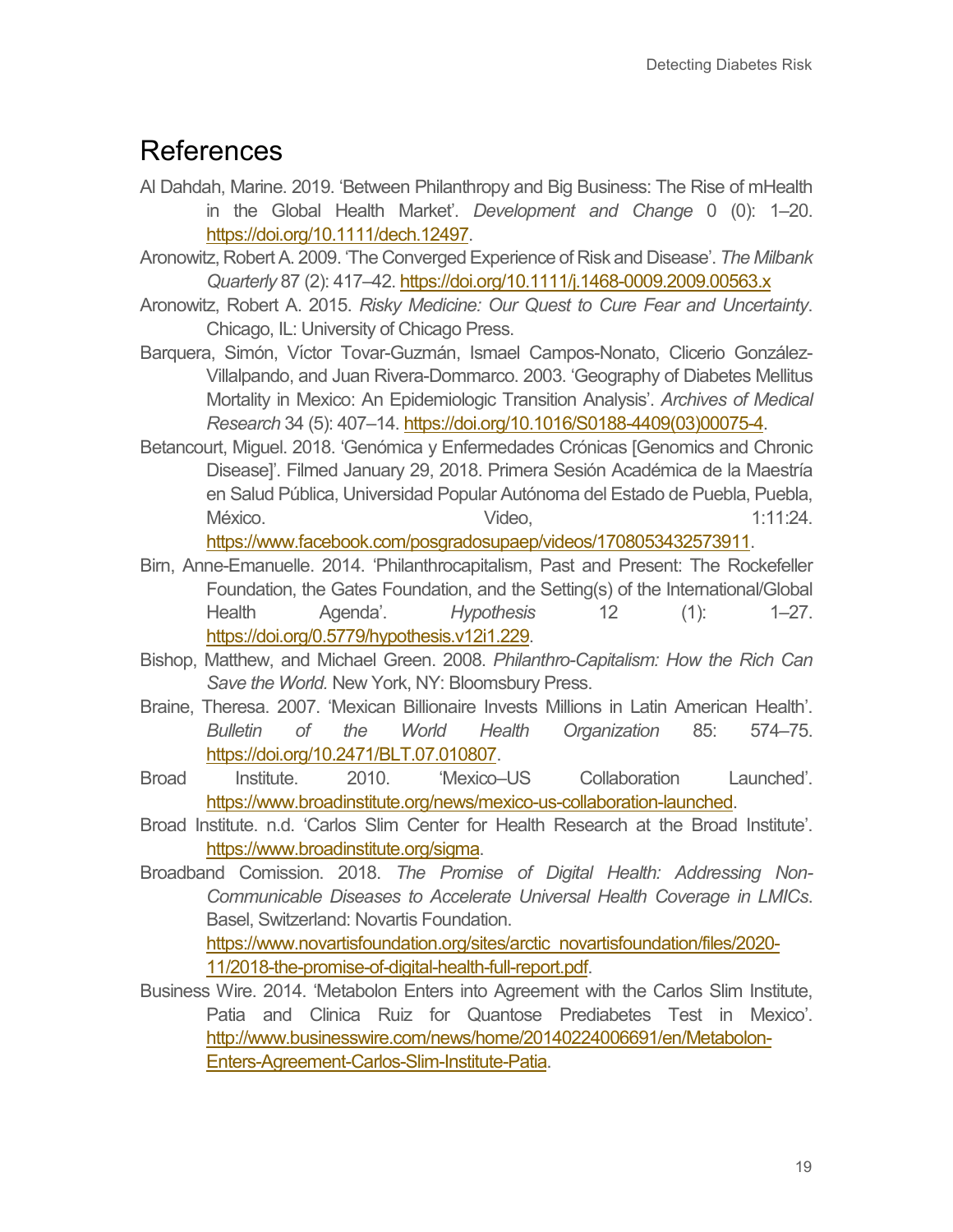- Clarke, Adele E., Laura Mamo, Jennifer Ruth Fosket, Jennifer R. Fishman, and Janet K. Shim, eds. 2010. *Biomedicalization: Technoscience, Health, and Illness in the US*. Durham, NC: Duke University Press.
- Clarke, Adele E., Janet K. Shim, Laura Mamo, Jennifer Ruth Fosket, and Jennifer R. Fishman. 2003. 'Biomedicalization: Technoscientific Transformations of Health, Illness, and US Biomedicine'. *American Sociological Review* 68 (2): 161–94. [https://doi.org/10.2307/1519765.](https://doi.org/10.2307/1519765)
- Cobb, Jeff, Walter Gall, Klaus-Peter Adam, Pamela Nakhle, Eric Button, James Hathorn, Kay Lawton, et al. 2013. 'A Novel Fasting Blood Test for Insulin Resistance and Prediabetes'. *Journal of Diabetes Science and Technology* 7 (1): 100–10. [https://doi.org/10.1177/193229681300700112.](https://doi.org/10.1177/193229681300700112)
- Cruz Martínez, Ángeles. 2013. 'Informan sobre prueba específica de predisposición a cáncer de mama. [A specific test for breast cancer predisposition is presented]'. *La Jornada*, September 25, 2013.

[http://www.jornada.unam.mx/2013/09/25/sociedad/038n3soc.](http://www.jornada.unam.mx/2013/09/25/sociedad/038n3soc)

- Dumit, Joseph. 2012. *Drugs for Life: How Pharmaceutical Companies Define our Health.* Durham, NC: Duke University Press.
- Fejerskov, Adam Moe. 2017. 'The New Technopolitics of Development and the Global South as a Laboratory of Technological Experimentation'. *Science, Technology, & Human Values* 42 (5): 947–68. [https://doi.org/10.1177/0162243917709934.](https://doi.org/10.1177/0162243917709934)
- Fitipaldi, Hugo, Mark I. McCarthy, Jose C. Florez, and Paul W. Franks. 2018. 'A Global Overview of Precision Medicine in Type 2 Diabetes'. *Diabetes* 67 (10): 1911. [https://doi.org/10.2337/dbi17-0045.](https://doi.org/10.2337/dbi17-0045)
- Fosket, Jennifer. 2010. 'Breast Cancer Risk as Disease: Biomedicalizing Risk'. In *Biomedicalization: Technoscience, Health, and Illness in the US*, edited by Adele E. Clarke, Laura Mamo, Jennifer Ruth Fosket, Jennifer R. Fishman, and Janet K. Shim, 331–52. Durham, NC: Duke University Press.
- Galván Ochoa, Enrique. 2018. 'Dinero: Slim cumple 78 años; Sanbornomics y el salario constitutional; Pronostican dólar a 25 pesos'. *La Jornada*, January 26, 2018. [https://www.jornada.com.mx/2018/01/26/opinion/006o1eco.](https://www.jornada.com.mx/2018/01/26/opinion/006o1eco)
- Greene, Jeremy A. 2007. *Prescribing by Numbers: Drugs and the Definition of Disease.* Baltimore, MD: Johns Hopkins University Press.
- Harris, Paul. 2010. 'Carlos Slim Helu: In the money, But Who Would Know it?' *The Guardian,* March 13, 2010. [https://www.theguardian.com/theobserver/2010/mar/14/carlos-slim-helu-rich-bill](https://www.theguardian.com/theobserver/2010/mar/14/carlos-slim-helu-rich-bill-gates)[gates.](https://www.theguardian.com/theobserver/2010/mar/14/carlos-slim-helu-rich-bill-gates)
- Hess, David J. 2015. 'Undone Science and Social Movements: A Review and Typology'. In *Routledge International Handbook of Ignorance Studies*, edited by Matthias Gross and Linsey McGoey, 141–54. Abingdon, UK: Routledge.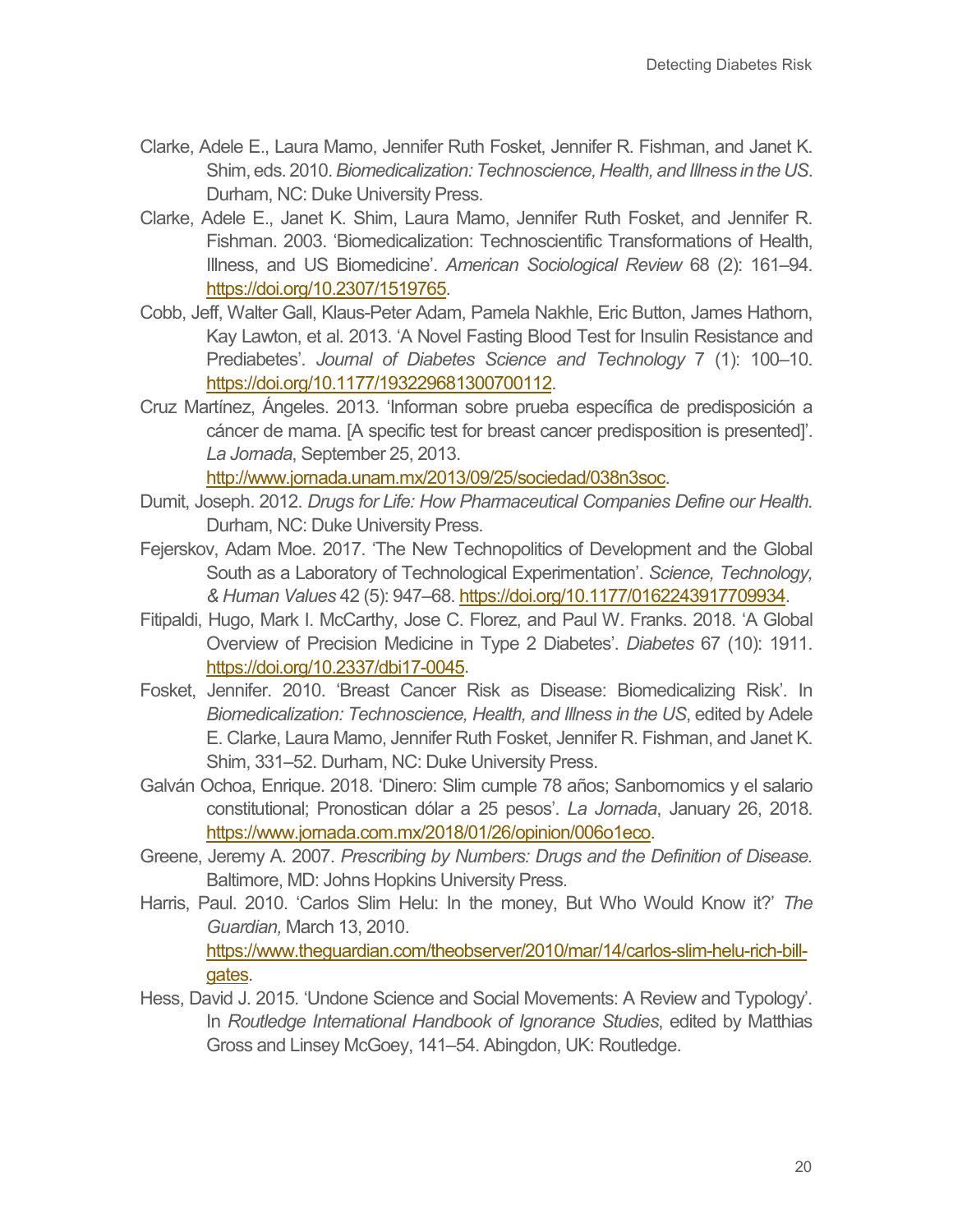- Lee, Sandra Soo-Jin. 2017. 'Consuming DNA: The Good Citizen in the Age of Precision Medicine'. *Annual Review of Anthropology* 46 (1): 33–48. [https://doi.org/10.1146/annurev-anthro-102116-041547.](https://doi.org/10.1146/annurev-anthro-102116-041547)
- Mahajan, Manjari. 2018. 'Philanthropy and the Nation-State in Global Health: The Gates Foundation in India'. *Global Public Health* 13 (10): 1357–68. [https://doi.org.10.1080/17441692.2017.1414286.](https://doi.org.10.1080/17441692.2017.1414286)
- Mahajan, Manjari. 2019. 'The IHME in the Shifting Landscape of Global Health Metrics'. *Global Policy* 10 (S1): 110–20. [https://doi.org/10.1111/1758-5899.12605.](https://doi.org/10.1111/1758-5899.12605)
- Metabolon. 2017a. 'About Metabolomics'. [http://www.metabolon.com/what-we-do/about](http://www.metabolon.com/what-we-do/about-metabolomics)[metabolomics.](http://www.metabolon.com/what-we-do/about-metabolomics)
- Metabolon. 2017b. 'Quantose IR'. [http://www.metabolon.com/who-we-serve/clinical](http://www.metabolon.com/who-we-serve/clinical-consumer-applications/quantose-ir)[consumer-applications/quantose-ir.](http://www.metabolon.com/who-we-serve/clinical-consumer-applications/quantose-ir)
- McGoey, Linsey. 2015. *No Such Thing as a Free Gift: The Gates Foundation and the Price of Philanthropy*. London, UK: Verso.
- McGoey, Linsey, and Darren Thiel. 2018. 'Charismatic Violence and the Sanctification of the Super-Rich'. *Economy and Society* 47 (1): 111–34. [https://doi.org/10.1080/03085147.2018.1448543.](https://doi.org/10.1080/03085147.2018.1448543)
- Nelson, Alondra, and Joan H. Robinson. 2014. 'The Social Life of DTC Genetics: The Case of 23andMe'. In *Routledge Handbook of Science, Technology and Society*, edited by Daniel Lee Kleinman and Kelly Moore, 108–23. New York, NY: Routledge.
- Osorno, Diego Enrique. 2015. *Slim: Biografía política del Mexicano más rico del mundo* Mexico City, Mexico: Penguin Random House Grupo Editorial.
- Parthasarathy, Shobita. 2014. 'Producing the Consumer of Genetic Testing: The Double-Edged Sword of Empowerment'. In *Routledge Handbook of Science, Technology and Society*, edited by Daniel Lee Kleinman and Kelly Moore, 93–107. New York, NY: Routledge.
- Patia Biopharma. 2015. 'Quantose RI'. [www.patiadiabetes.com/mx/patia/productos/quantose-ri/.](http://www.patiadiabetes.com/mx/patia/productos/quantose-ri/)
- Patia Biopharma. 2014. 'Desarrollo propio de Patia Biopharma: DIABETESPredict'. <http://www.patia.com.mx/diabetes.html> (no longer active).
- Reubi, David. 2018. 'Epidemiological Accountability: Philanthropists, Global Health and the Audit of Saving Lives'. *Economy and Society* 47 (1): 83–110. [https://doi.org/10.1080/03085147.2018.1433359.](https://doi.org/10.1080/03085147.2018.1433359)
- Rose, Nikolas. 2007. *Politics of Life Itself: Biomedicine, Power and Subjectivity in the Twenty-First Century*. Princeton, NJ: Princeton University Press.
- Rosenberg, Charles. 2009. 'Managed Fear'. *Lancet* 373 (9666): 802–03. [https://doi.org/10.1016/S0140-6736\(09\)60467-0.](https://doi-org.ezproxy.is.ed.ac.uk/10.1016/S0140-6736(09)60467-0)
- Ruiz Jaimes, Elizabeth. 2014. 'Un "gen ahorrador" neandertal, detrás de la epidemia diabética.' *El Economista,* February 16, 2014. [https://www.eleconomista.com.mx/arteseideas/Un-gen-ahorrador-neandertal](https://www.eleconomista.com.mx/arteseideas/Un-gen-ahorrador-neandertal-detras-de-la-epidemia-diabetica-20140216-0088.html)[detras-de-la-epidemia-diabetica-20140216-0088.html.](https://www.eleconomista.com.mx/arteseideas/Un-gen-ahorrador-neandertal-detras-de-la-epidemia-diabetica-20140216-0088.html)